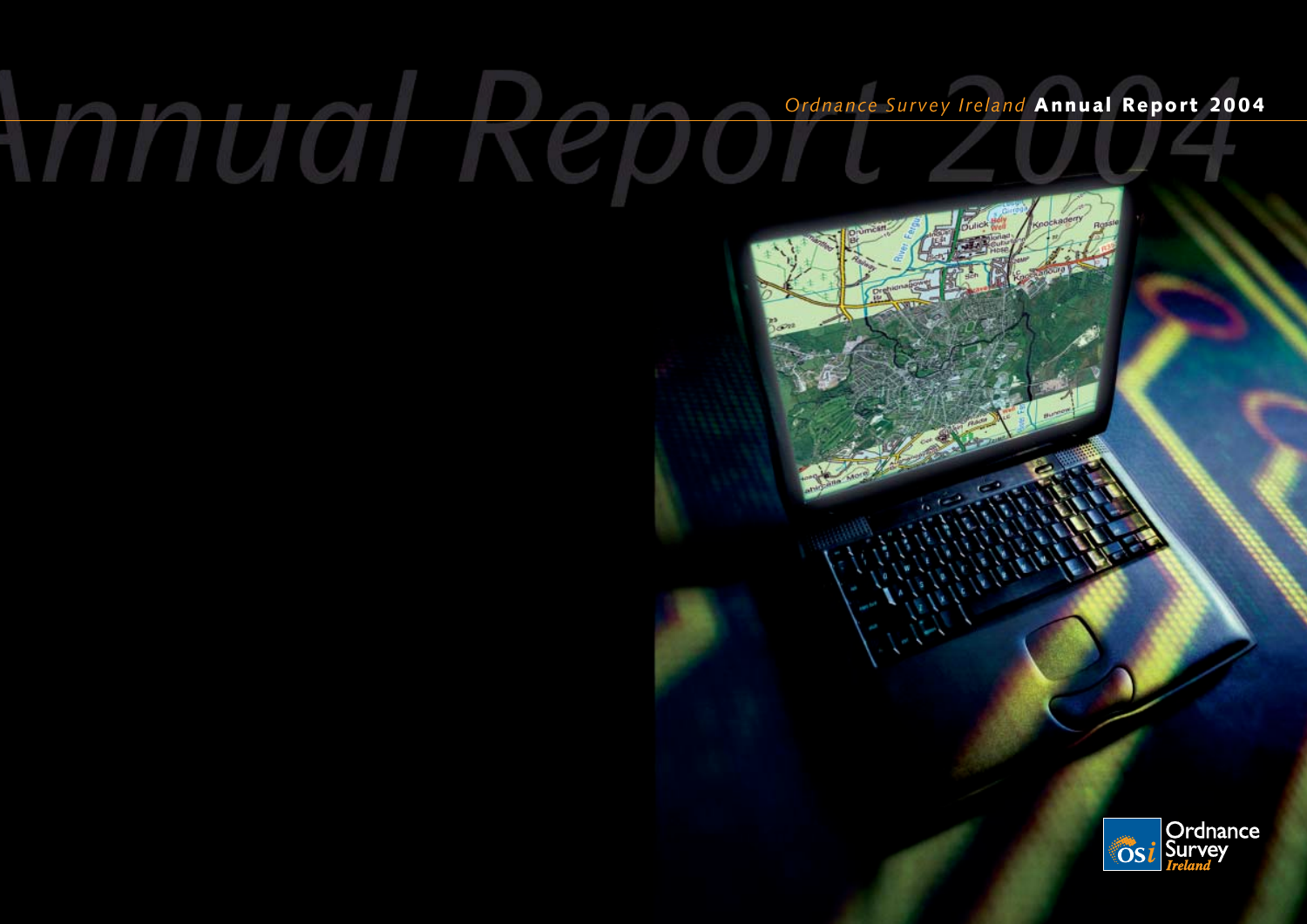## **Contents**

| 2004 Highlights                                   | 2  |
|---------------------------------------------------|----|
| Chairman's Statement                              | 4  |
| <b>Chief Executive's Review</b>                   | 5  |
| Operational Report                                | 8  |
| OSi Organisation                                  | 17 |
| Corporate Governance                              | 18 |
| The Board of OSi                                  | 19 |
| <b>Financial Statements</b>                       | 23 |
| Board Members and<br>Other Information            | 26 |
| Statement of Board Members'<br>Responsibilities   | 27 |
| Statement of Internal<br><b>Financial Control</b> | 28 |
| Report of Comptroller<br>and Auditor General      | 29 |
| <b>Accounting Policies</b>                        | 30 |
| Income and Expenditure<br>Account                 | 32 |
| <b>Balance Sheet</b>                              | 33 |
| Cashflow Statement                                | 34 |
| Notes to the Financial<br>Statements              | 35 |

**1**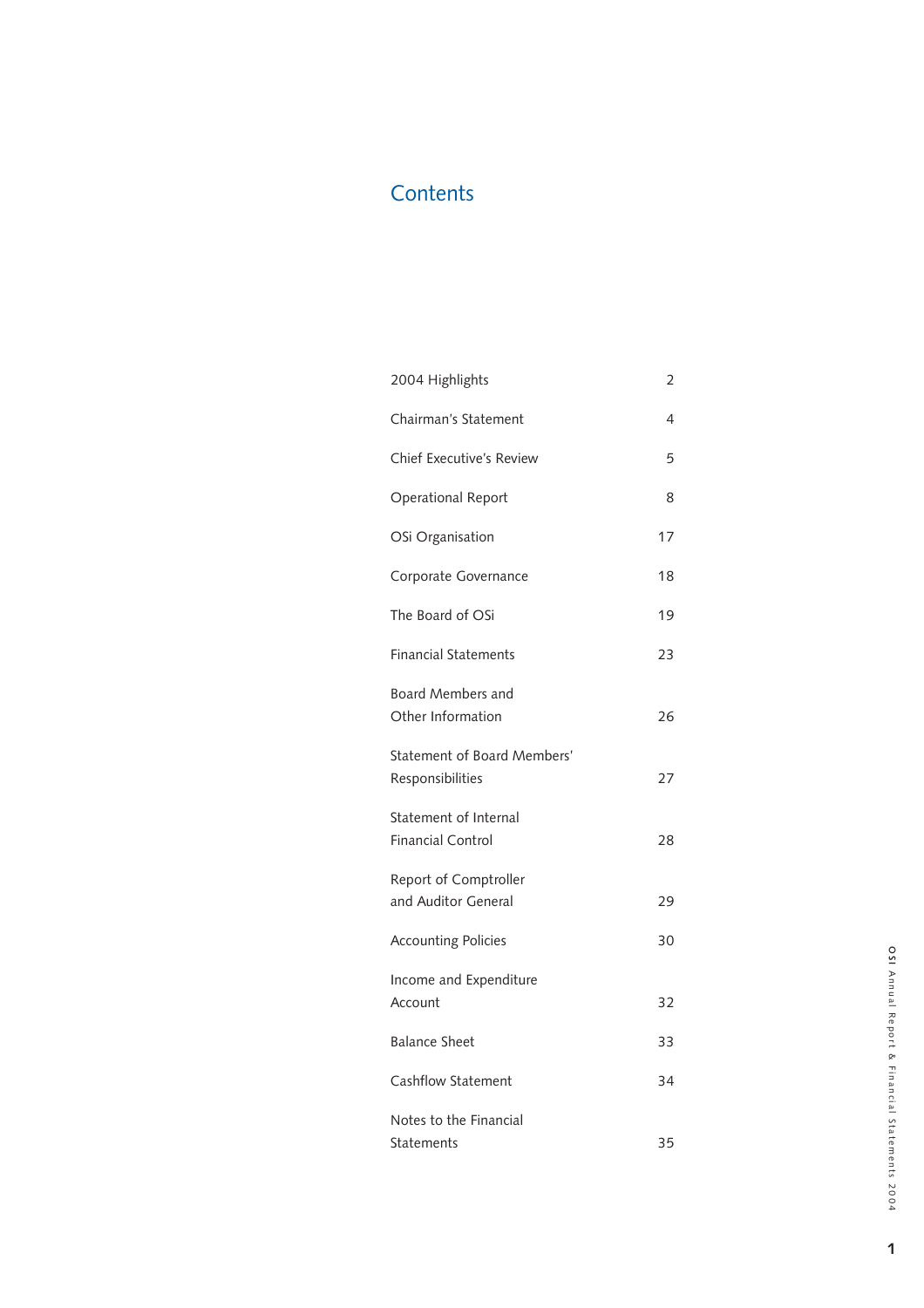# 2004 Highlights

- **• Record sales of €20.657 million achieved, from commercial activities such as licensing, data and map sales.**
- **• Renewal of contracts with major clients, including ESB, Bord Gais and CSO.**
- **• Completion of new contracts with Co. Councils.**
- **• Further development of the national Place Map Agents network and significant growth in income generated through this network.**
- **• Revision of 1,810 urban maps at a scale of 1:1,000 and 1,490 suburban maps at a scale of 1:2,500 as part of one year revision cycles for both series.**
- **• Revision of 175 rural maps at a scale of 1:2,500 completed, 60 more than target, as part of the three year revision cycle.**
- **• Production of 741 orthophoto tiles, completing the 1:40,000 series commenced in 2000.**
- **• Development and implementation of a new in-house statistically-based quality assessment programme encompassing positional accuracy, thematic accuracy, logical consistency, completeness and temporal accuracy of OSi data.**
- **• Further excellent progress in map production and data quality enhancement, including updating and databasing of 91 Discovery Tiles and maintenance of the five year review cycle on all Discovery series mapping.**
- **• Production of new editions of Limerick and Kilkenny Street Maps and the complete Ireland Road Atlas, a 5th edition of the Dublin Street Guide, Holiday East, West and South maps, EuroRegionalMap and EuroGlobalMap data.**
- **• Completion of Phase 2 of the Historical Mapping project prior to launch of the new historical digital archive in 2005.**
- **• Georeferencing of genealogical and environmental data on 3,500 sheets, comprising all counties on 6-inch scale (except Cork and Kerry) and for eight counties on the 25-inch series.**
- **• Significant progress was achieved in Business Continuity Planning, with individual BCPs completed for each department and progress in "data recovery" and "high availability" measures by the IT Department as well as continuing security developments.**
- **• IT network infrastructures were reviewed and updated to facilitate expansion and enhance performance including the provision of broadband for GPS services.**
- **• Significant development work was undertaken in support of the Ecommerce system, including rationalisation of the technical environment to take advantage of advances in hardware, prior to roll-out to Agents in 2005.**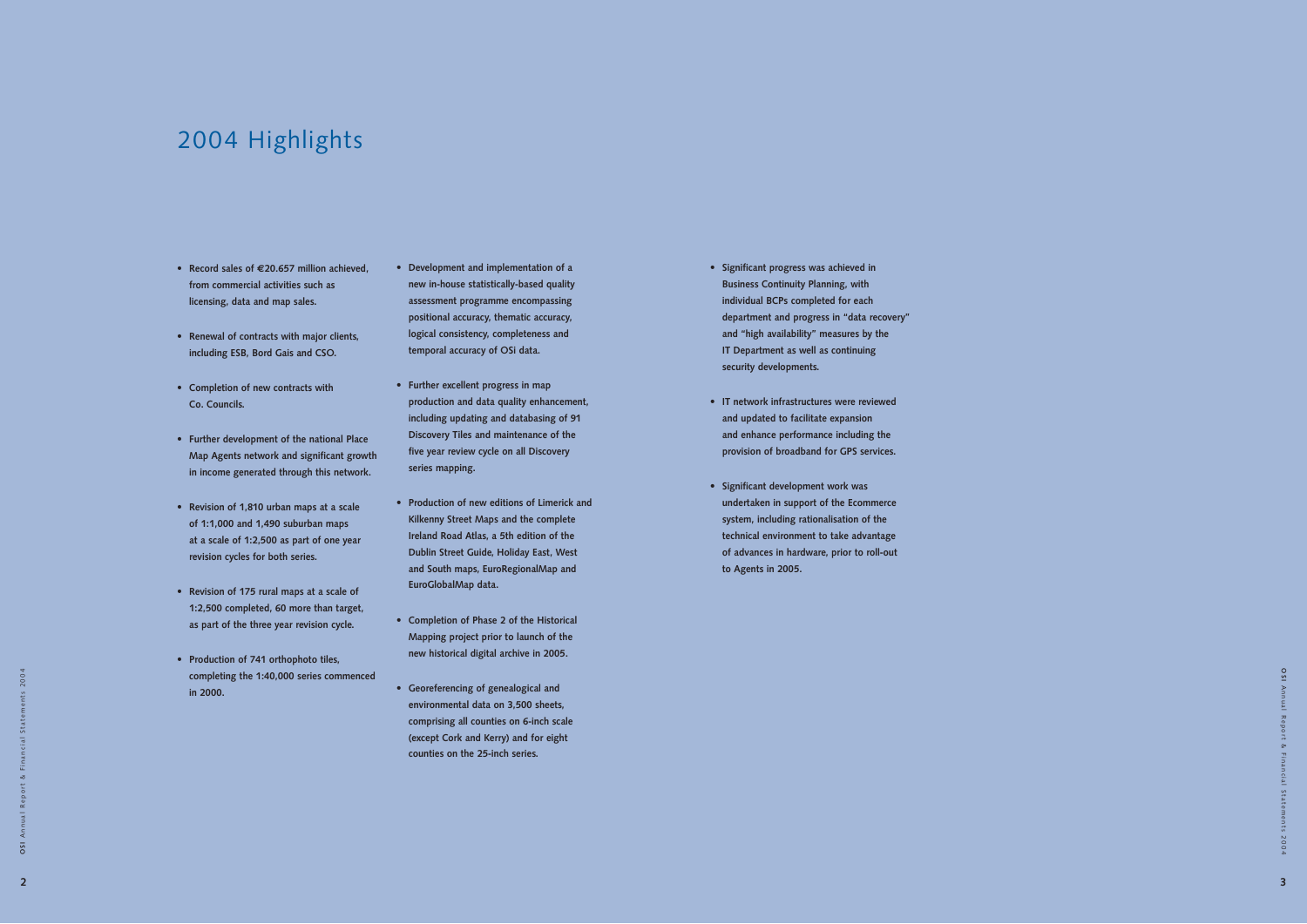## Chairman's Statement Chief Executive's Review

I am pleased to report that OSi enjoyed another strong year, achieving further market penetration, completing our major large scale remapping project and building the base for our future development as the Irish specialist in the collection, management, manipulation and dissemination of spatial data.

OSi now enjoys an enviable position of market leadership which has been earned over many years. Since 1824, when work began on the first ever large scale mapping of an entire country, OSi has been a leader in terms of developing new technologies, systems and approaches. Whether to increase efficiency, accelerate production or enhance quality, innovation has been central to the achievement of the organisation's objectives.

This core attribute, an enthusiasm for positive change, has put OSi firmly centre stage in the rapidly progressing spatial data revolution.

#### Market focus

OSi retains a core public service mandate, which it values highly and will continue to honour. But as a state body we also have a responsibility to increase the proportion of total revenue derived from third party sales. In recent years this has shown significant growth and our aim is to grow it even more over the next three years as part of our business strategy.

That can and will be achieved by unparalleled focus on market innovation and delivery of ever better customer service and value.

Most of all, it will come from using our imagination to increase our penetration of the market through product flexibility and increasing the quality of data. This process, which is already well advanced, will bring significant improvements in both the quality and quantity of information on our databases, allowing increased segmentation of services so that each customer can purchase information tailored precisely to their

particular needs.

This will be a key area of development over the next three to five years. The OSi of the future will have four core functions in respect of spatial data in the areas of data collection, data combination, data management and data dissemination.

During 2004 these objectives were given tangible expression in a variety of ways, including the further extension of our network of Agents and the introduction of a more modern flexible and sophisticated pricing structure.

Richard Kinwan

**Richard Kirwan** *Chief Executive Officer*

**4**



Twenty years ago we believed it was possible to define the scope and the limitations of the OSi's future marketplace with reasonable confidence. Since then there have been vast changes in both technology and markets. Today OSi's area of activity may still be defined as the geography of the Republic of Ireland. Its activities, however, will only be limited by our imaginations and those of existing and potential customers.

In 2004 the fruits of a number of years' efforts began to be seen with the completion of digital remapping of the entire country. This has been a monumental task, but it now provides us with a robust yet highly flexible basis for the development of a wide range of future information services.

The entire project has been achieved much sooner than was anticipated in the mid 1990s despite the serious interruption to activities when all field staff had to be withdrawn from agricultural areas in 2001 because of the outbreak of Foot & Mouth Disease in Northern Ireland.

This exceptionally detailed and accurate core mapping will serve well into the future for all foreseeable applications. But, most crucially, it will facilitate the evolution and development of many entirely new applications in a world in which technology changes on almost a daily basis.

The biggest single challenge facing OSi today is to identify and meet these evolving needs, particularly in terms of services which will be valued and therefore willingly paid for by both the public and private sectors.

I would commend the management and staff of OSi for their success in successfully managing the transition to a semi-State body since new legislation brought this to pass in March 2002. With a strong commercial mandate, the team led by CEO Richard Kirwan has shown that it has an enthusiasm for creating change and for harnessing new technologies to meet the ever more challenging demands and expectations of customers.

It is government policy to decentralise OSi to Dungarvan in Co. Waterford and this move can be expected to create a range of challenges for the organisation. At the same time OSi must continue to innovate and develop its delivery service to customers, major new developments in the OSi database are currently underway which will benefit the users of our products and services. This is a period of dramatic change for the staff of OSi, yet also one of exciting opportunity. On the basis of what was achieved in 2003 and 2004 in particular, I would express the Board's confidence in the ability of the organisation as a whole to grasp these opportunities with enthusiasm.

Finally, I would like to thank my colleagues on the Board for their continued enthusiasm and to extend our thanks to the Minister for Finance and the officials within his Department for their interest in and support of the OSi's activities throughout the year.

**Kevin Bonner** *Chairman*

*OSi's enthusiasm for positive change has put OSi firmly centre stage in the rapidly progressing spatial data revolution.*

*OSi's activities will only be limited by our imaginations and those of existing and potential customers.*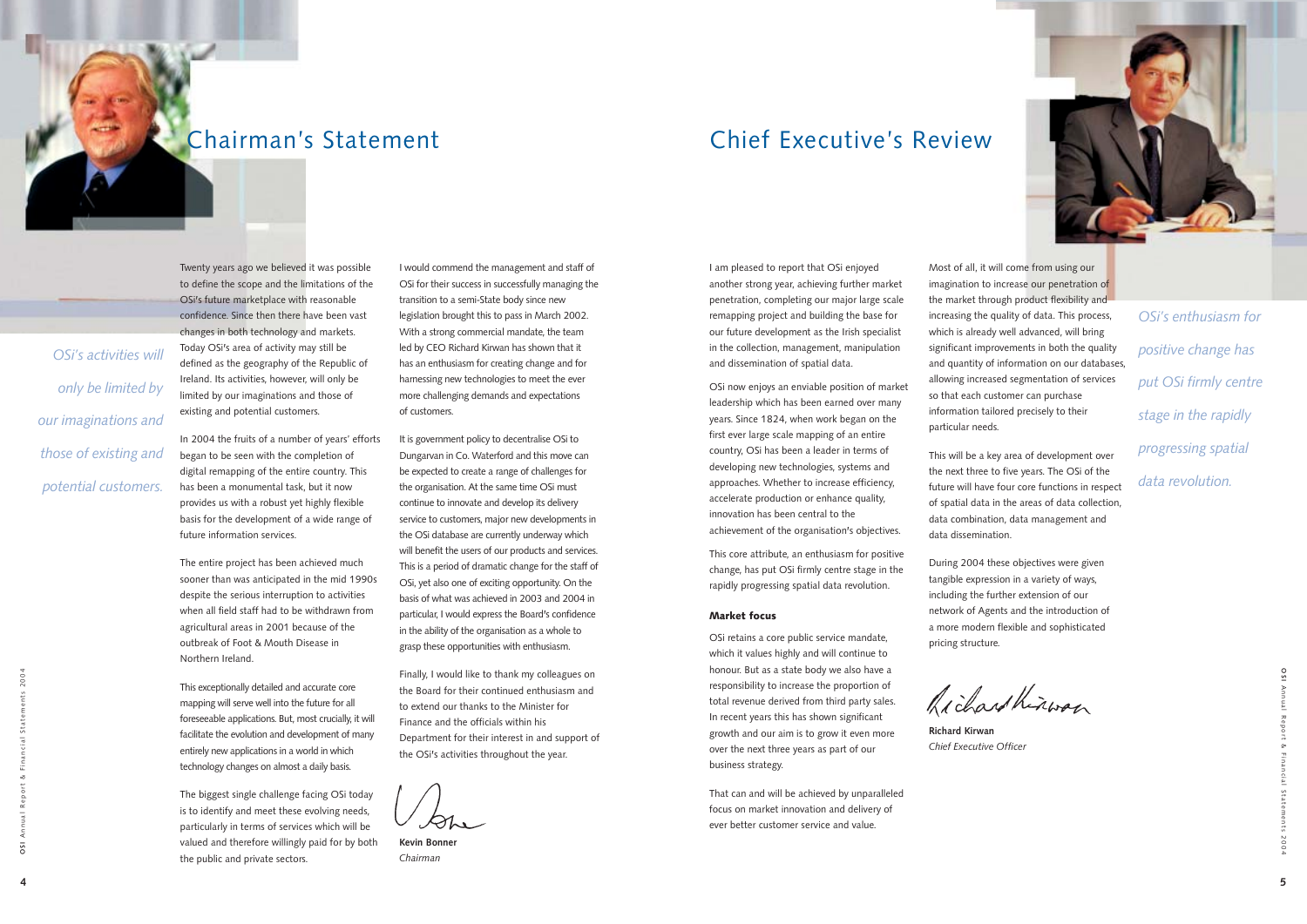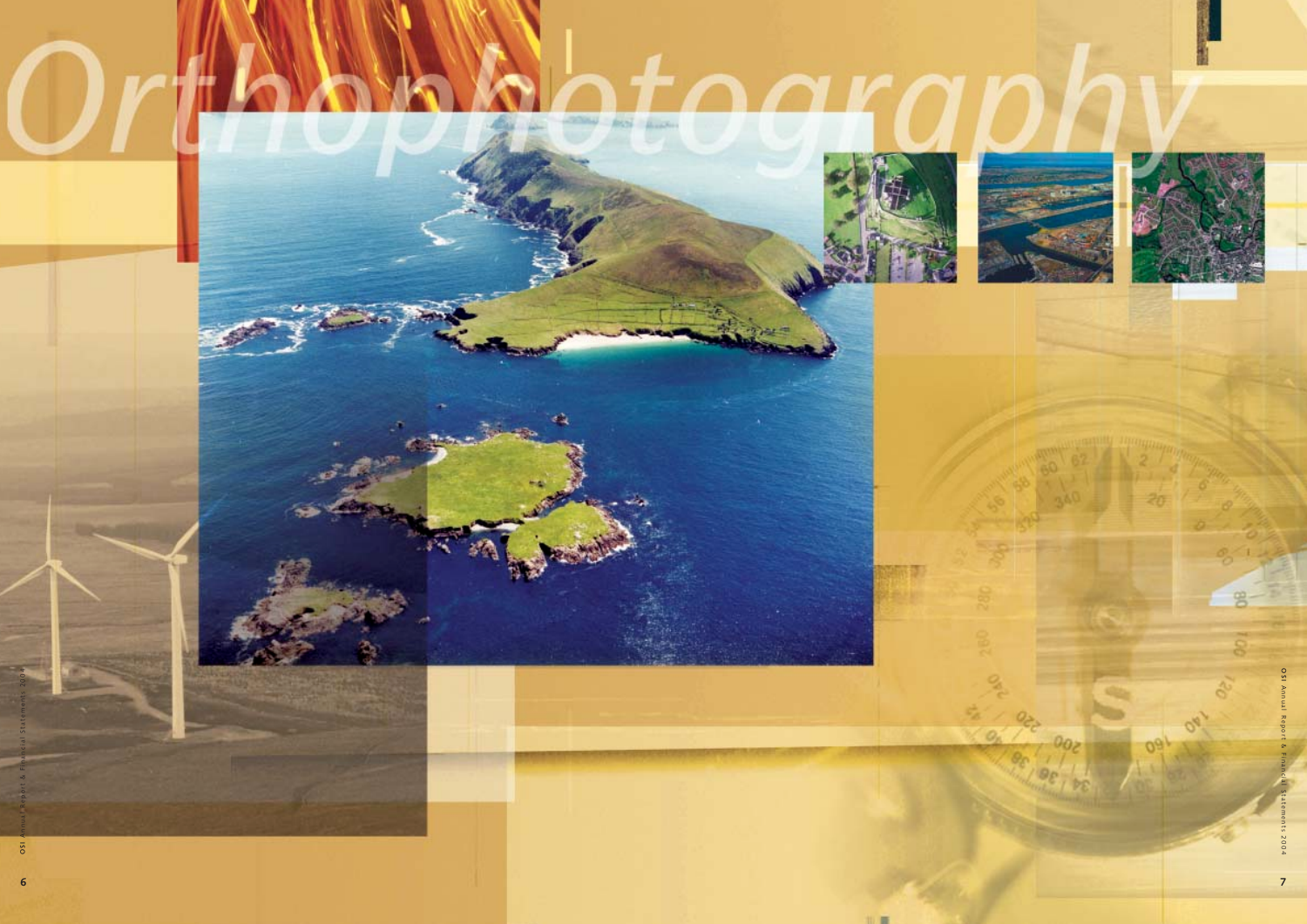OSi, however, is well positioned to respond to these pressures. Our national data sets, which are of exceptionally high quality, and the strength of our reputation in the marketplace, are all working in our favour.

Furthermore, the richness of our mapping data, the quality of our data checking and the work which has been undertaken in the area of multicoding to make this data highly flexible and relevant in the hands of customers, all support our continued market leadership.

These attributes, coupled with our proven project management expertise and highly evolved skills, will help to ensure that OSi fully exploits new market opportunities, particularly in the provision of data to specialist businesses.

#### New technologies & systems

Since OSi introduced digital mapping in the late 1970s it has remained at the leading edge of technological developments among its peers. Digital photogrammetry was introduced in 1992 and more recent developments have included implementation of a national Real Time Kinematic (RTK) GPS network, the development of a new coordinate reference system compatible with GPS and the purchase of the latest LIDAR equipment.

LIDAR is a new technology being employed by OSi to provide height information, effectively affording customers exceptionally accurate three dimensional spatial data. Both airborne and terrestrial LIDAR is now being employed by OSi.

Similarly, digital sensors and infra red photography, currently being pioneered by OSi, will not just ensure improved utilisation of expensive aerial surveying resources, it will provide new information of value to specific users. In the environmental area, for example, it can be used to track progress of disease in forestry and agriculture.

Significant work was undertaken in the development of new systems during 2004. A major Editing Tools project is currently underway and as soon as this is completed and OSi vector data can be delivered via the new Ecommerce system, the existing MapBase database will be replaced by the new Prime

Oracle 9i database.

The Editing Tools project will ensure that OSi gains maximum benefit from these new databases. Prime and the Ecommerce databases will be enabled for all types of data. The ultimate aim is to ensure that the new master database is genuinely "open" and provides OSi and its customers with the flexibility needed to exploit future developments in spatial data management, including the move to a "collect once, use many times" approach. This will include moving "multicoding" into full-blown data attribution.

## Ecommerce capability

Extended and enhanced e-commerce capability is set to play an ever more important role in the efficient delivery of OSi's spatial data. The increased availability of

**OSI** Annual Report & Financial Statements 2004

2004

 $\overline{0}$ 

#### Marketing activities

OSi continues to develop and strengthen its brand in the marketplace, making extensive use of carefully selected promotional opportunities to communicate with key target audiences. In 2004 OSi had strong presences at Forecourt, Showcase Ireland and Holiday Fair exhibitions as well as at specialist trade shows such as Survey Ireland and GIS Ireland. We also continued our high profile sponsorship of the Killarney Rally.

Among a number of point-of-sale promotions during the year, we undertook a highly costeffective joint promotion in association with Timberland footwear.

OSi also undertook three roadshows last year to launch digital data in Cork, Dublin and Galway to invited licence holders, who will be the main customer base for this enhanced spatial data.

Expansion of our network of Agents saw the opening of two new ones, at Cavan and Tallaght in Dublin, giving us a comprehensive nationwide network of 15 Agents. With the roll out of Phase 2 of our e-commerce programme during 2004 our Agents are able to provide a comprehensive range of digital products, including aerial photography, to complement the range of Discovery and large scale maps.

With a view to developing our Agents as "digital hubs" we undertook a programme of Agent education and development, providing them with the understanding and skills needed to service the needs of an ever-expanding customer base of specialist users, including geologists, archaeologists and environmentalists. We also commenced a programme of education in relation to the ways in which OSi data can be manipulated by customers and integrated within their own databases and software application programmes.

During 2004 we also conducted detailed exercises on new pricing structures. The new e-commerce system facilitates a dynamic approach to pricing, with charging by area and scale as opposed to charging by block of information, as heretofore. The new pricing system is more consistent, and therefore is seen as more equitable by users, and also allows for a consistent, more transparent method of discounting for larger volume account holders.

Reflecting this development of the business, while the overall growth in sales last year was 14%, the growth in sales by Agents was 25%.

#### Competition

While OSi has enjoyed market leadership for many years it has not done so in the absence of competition. Competitive pressures, furthermore, are intensifying as the cost of entry to the marketplace declines. Using satellite imagery and new techniques for the collection of height data, competitors are naturally keen to "cherry pick" those areas of spatial data provision of highest commercial value.

*New LIDAR technology will provide height information, effectively affording customers exceptionally accurate three dimensional spatial data.*

## Operational Report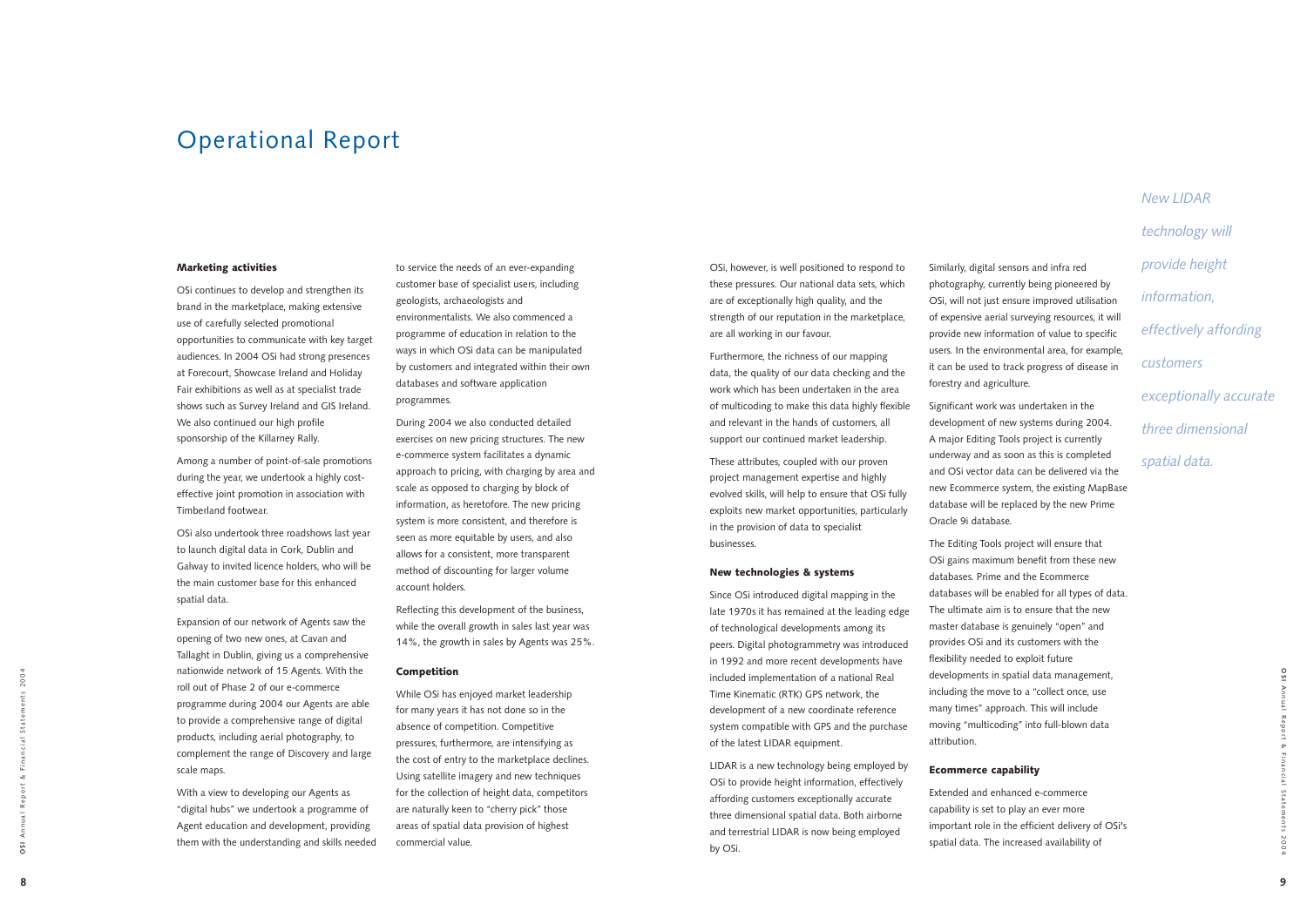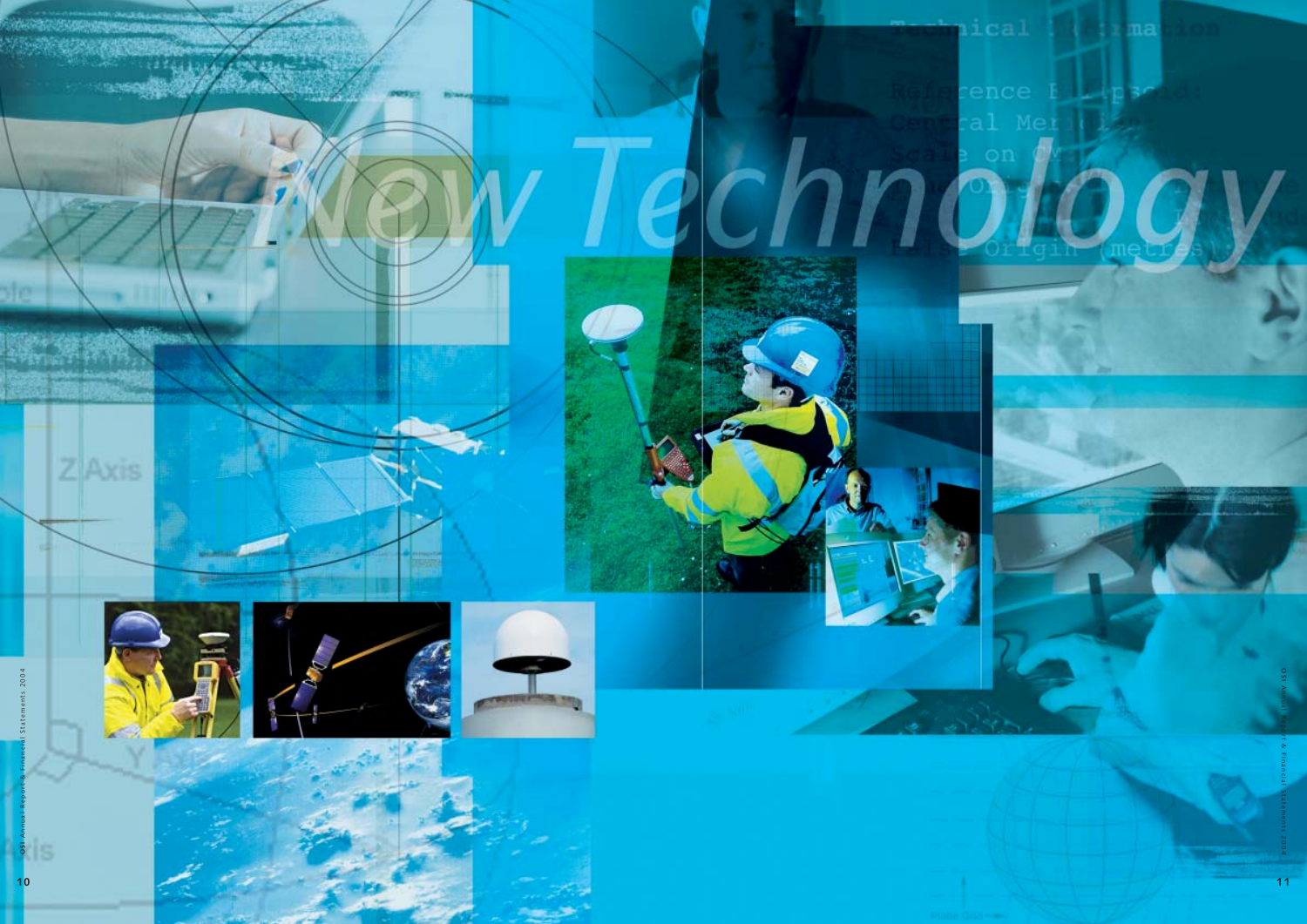The overall high level of compliance now being achieved is reflected in the growth in the number of OSi licence holders in recent years. Six years ago there were just 70 licence holders. Today, there are 1,850.

#### Finance function

As OSi develops the commercial side of its business the importance of an efficient finance function becomes ever more critical. New systems were introduced during 2003 and 2004 to support this development and the financial changes necessary to allow OSi to operate as a State Body, including implementation of accrual accounting within the Financial Integra system, were completed in 2004. OSi was established as a State Body, under new legislation, in March 2002, giving it additional freedoms to make business-based

decisions.

Monthly management accounts for the organisation are now completed within 12 working days of month end, facilitating monthly performance review by management and the Board.

A review of banking services was completed during the year, as a result of which a change in service provider achieved free banking for OSi for two years.

Electronic payments were also introduced for payment of suppliers and of monthly expenses to employees.

#### Human Resources

The role of HR Department is to contribute to the delivery of OSi's business strategy by providing the support and expertise necessary to facilitate the implementation of appropriate policies aimed at securing a skilled, flexible and highly motivated workforce as well as to promote the achievement of a work life balance for all concerned in the organisation. The Department provides an organisational context for change management initiatives and is responsible for the conduct of relationships with staff interests.

Throughout 2004 the dedication of the HR team contributed to a number of achievements involving a range of new policies and systems that have inputted to overall organisational efficiency and effectiveness.

Among the main accomplishments in this regard were, in the area of policy implementation, the continued effective implementation and monitoring of action plans required under the terms of Sustaining Progress. This incorporated the second and third phase verification process as well as new priorities and challenges required under the Mid Term Review of Part Two of Sustaining Progress. Another policy initiative was the launch of an e-working pilot project to assess the overall feasibility of this type of atypical working arrangement in the organisation. Agreement was also reached with staff interests on new policies for the conduct of

**OSI** Annual Report & Financial Statements 2004

2004

 $\overline{0}$ 

broadband internet connection throughout Ireland is making the downloading of information-rich high volume data a practical option for more and more customers. OSi began rolling out its e-commerce delivery mechanism to agents and selected high volume clients through 2004 and this will be extended further during 2005.

Up to now agents have received data "offline". Online capability has significantly increased scope, including delivery of aerial photography to meet exact customer specifications.

#### Irish Spatial Data Infrastructure

OSi continues to play a central role in the development of an Irish Spatial Data Infrastructure, which is currently progressing under the convenorship of the Department of the Environment Heritage & Local Government. A consultation document, circulated to interested parties during 2004, received positive responses and will be followed in 2005 by a draft policy on ISDI for presentation to Government.

OSi's own GeoPortal is the de facto national portal for spatially-related information and is being expanded to include geo-referenced data from a broad range of public service organisations. Work is also under way to build on the work of the Ennis GIS Test Bed to develop and assess ISDI concepts.

#### **Geodesv**

OSi has pioneered the use of GPS as an aid to surveying and the commercialisation of webbased real time positioning services (Real Time Kinematic), which were rolled out nationally in 2004 following pilot operation in Dublin in 2003. Work commenced in 2004 to relocate a GPS network station from Dublin to Kerry and to establish a new one in Laois to enhance national coverage. Further work was also undertaken with the Ordnance Survey of Northern Ireland to integrate its active GPS network stations into the OSi's network to provide all Ireland coverage for customers.

#### **GeoDirectory**

The collaboration between OSi and An Post on the maintenance and development of GeoDirectory continued successfully during 2004, with the Tuam-based GeoDirectory staff coding all postal route data returned to them in a timely manner and producing urban Internet maps in line with customer requirements.

#### **Copyright protection**

OSi continued to take action to protect valuable OSi/Government of Ireland copyrights. A combination of approaches has been adopted to encourage compliance with licensing requirements, including, in some circumstances, initiation of legal actions. As far as possible, however, positive encouragement is the favoured approach.

## *OSi's own Geoportal is*

## *the de facto national*

*portal for spatiallyrelated information*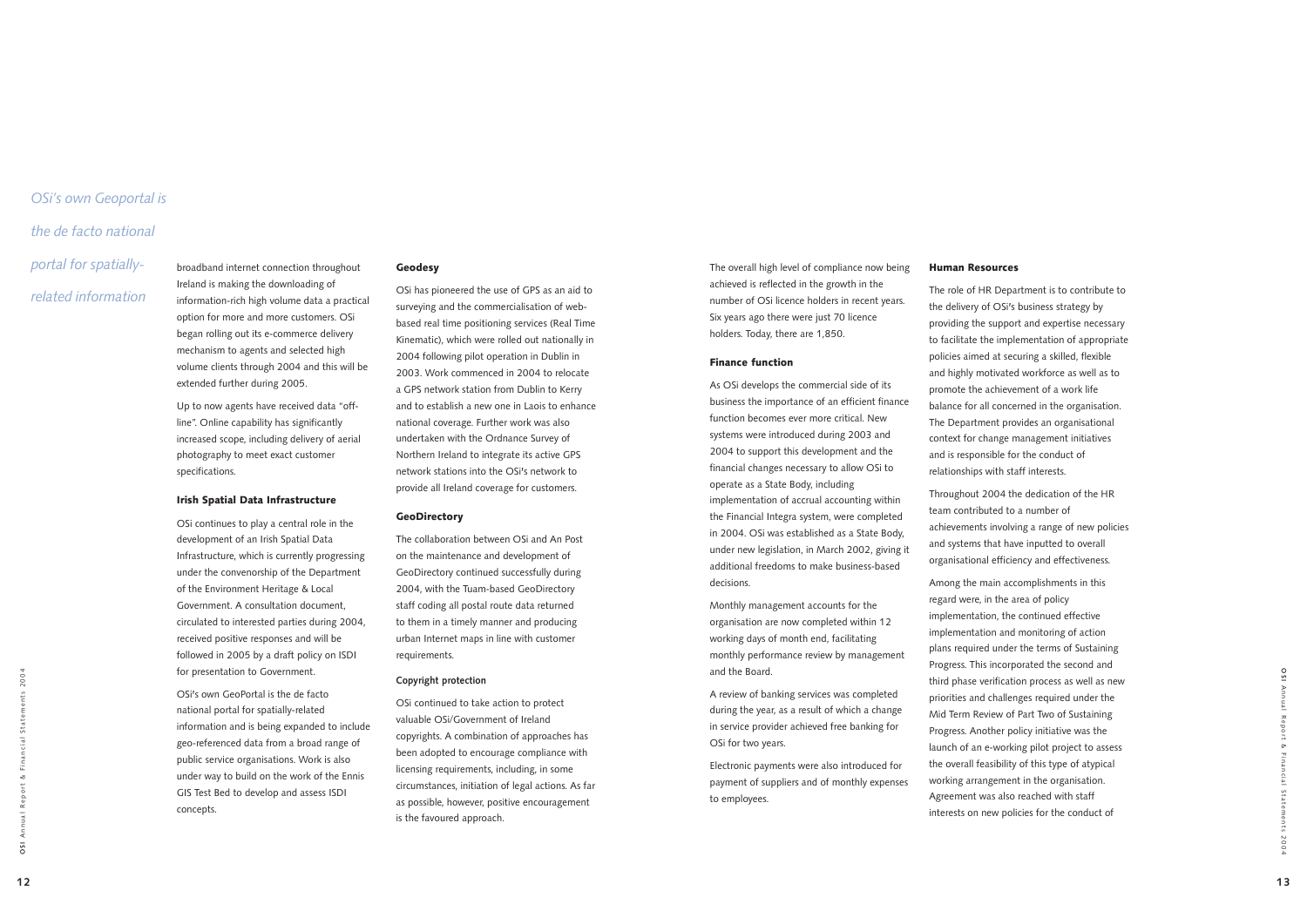# eland aring Map

téatra

Ordnance

**HARP** 

reland

**Discovery Series**<br>Sale 1:0000 (low thm)

 $OS$ 

 $Sor$   $\delta$ 

TITO LA

**Tourist and Leisure Mapping Series** Ireland

Jublin

**Traff** 



**OSI** Annual Report & Financial Statements 2004  $\mathbb{T} \mathbb{E} \mathbb{C}$ dåroad network. v<sub>141</sub> formation, routes and city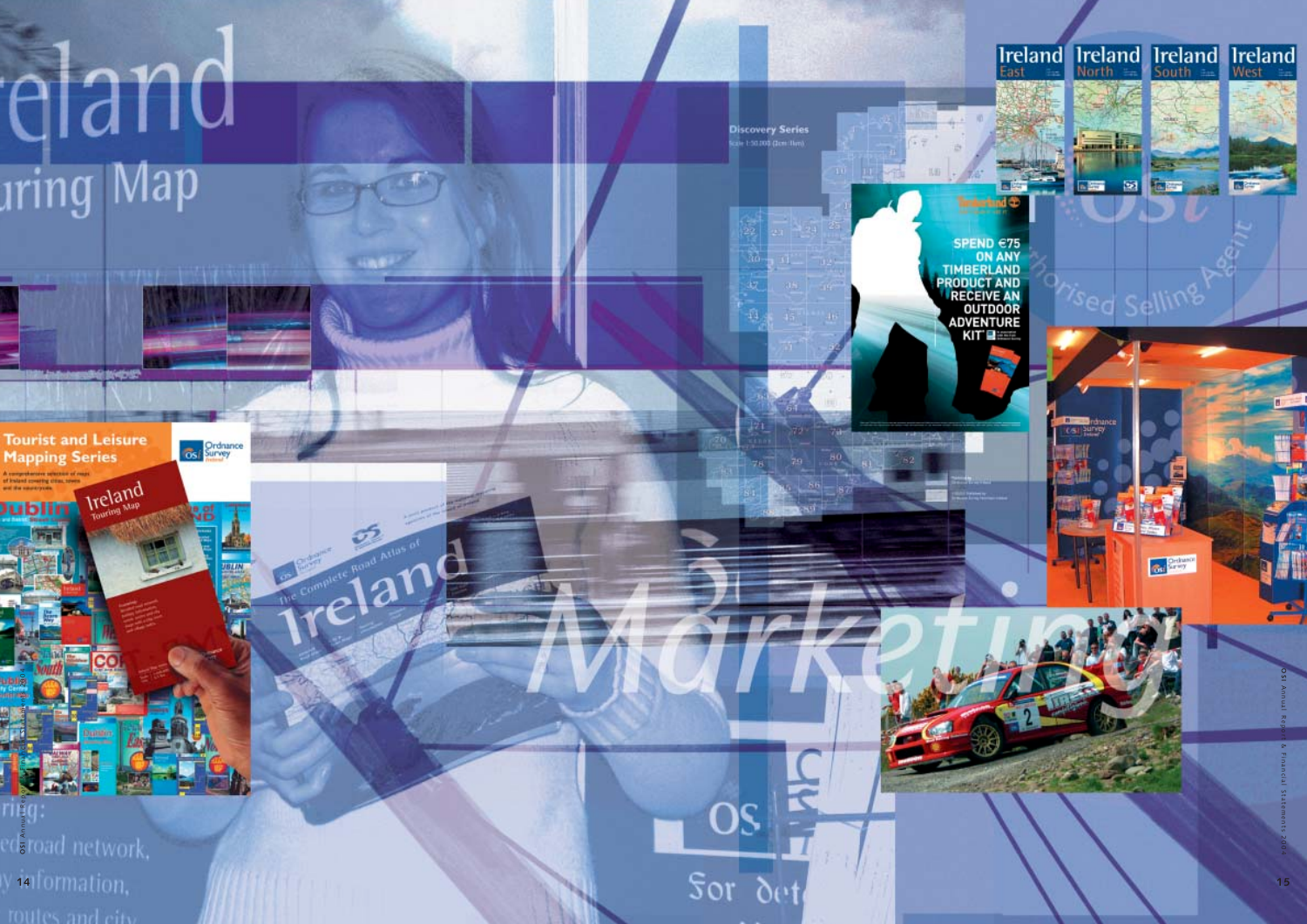OSi

Human Resources & Corporate Services Tom Clarke

**Officer** 

**General Manager General Manager** Finance Geraldine Ruane





external appeals procedures and industrial relations mechanisms.

In the area of systems improvements, a number of initiatives were undertaken in 2004. These included the changeover to a new payroll provider which was successfully managed with reduced staff numbers in the HR Department. Under the auspices of the Partnership Committee process, improvements to the Performance Management and Development System were concluded. The introduction of a HR helpdesk was proceeded with, offering a more flexible service to staff of the organisation. As part of a more focused service to staff, all employees in the organisation were issued with an employee handbook entailing a range of information on the organisation and conditions of service.

Particular progress was made in the area of training for newly appointed team leaders whose modular training programme concluded during the course of the year. Significant progress was also made in the provision of inhouse training in computer skills as well as the roll out of ECDL self-learning programmes.

#### **Decentralisation**

Under the Government's decentralisation programme it was announced that OSi is to move its main operations to Dungarvan, Co Waterford. During the course of 2004 the Decentralisation Implementation Group charged with overseeing the putting into effect of this Government policy issued a number of reports. Among these reports was a request for each of the organisations included in the decentralisation programme to prepare plans addressing the People, Property and Business issues associated with the organisation's move. In response OSI prepared the necessary report which was duly returned to the Group. The Decentralisation Implementation Group's reports of 2004 emphasised the fact that the government's decentralisation policy for all the organisations originally included in the Budget 2004 announcement would continue and that the challenges inherent in the programme and solutions developed to address these would need to respect the voluntary nature of the programme.

## OSi Organisation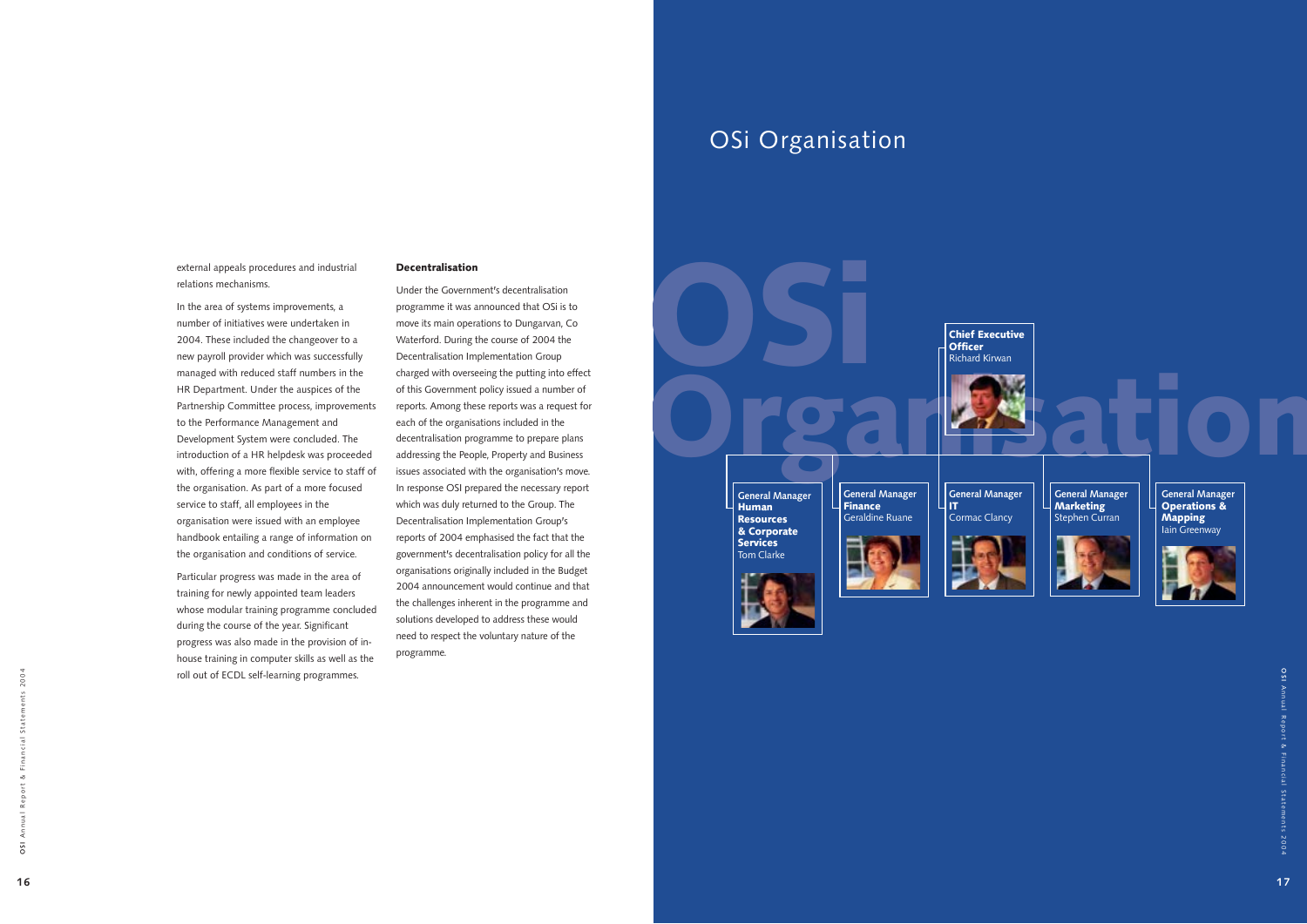2004













Mr. Bill Attley **Mr. Liam Egan** Mr. Pat W. Fenton Mr. Michael D. Hayes







# Corporate Governance The Board of OSi

Ordnance Survey Ireland subscribes to the highest standards of corporate governance, operating to the principals and guidelines enunciated in the "Code of Practice for the Governance of State Bodies".

#### The Board of OSi

The Board of OSi was established in March 2002 under the provision of the OSi Act 2001. The Act provides for a board membership of 10 persons, the membership of which did not alter during the course of 2004. Details of the membership of the Board are outlined on page 19 of this report – "Board Members and Other Information".

#### Board meetings

The Board met ten times during 2004 including one meeting which was specifically dedicated to discussion on corporate strategy.

#### Committees of the Board

There are three sub-committees of the Board as follows:

**Audit Committee**

Three members of the Board serve on the Audit Committee - Mr Patrick Fenton *(1)*, Mr Patrick O'Sullivan *(2)* and Mr Thomas Madden *(3)* who served as Chairman throughout 2004.

The Committee meet on a regular basis and the minutes of its meetings are circulated to all Directors of the Board. The Internal Auditor reports directly into the Audit Committee.

### **Remuneration Committee**

The Remuneration Committee comprises Mr Bill Attley *(1)*, Mr Liam O'Farrell *(2)* and Mr Rory Scanlan *(3)*, with Mr Kevin Bonner *(4)* serving as the Chairman.

#### **Accommodation Committee**

This sub-Committee of the Board was established to advise the Board, as appropriate, on issues relating to the OSi Headquarters accommodation and in particular issues arising because of the ageing nature of the buildings. Chaired by Mr Kevin Bonner *(1)*, Mr Liam Egan *(2)*, Mr Anthony Murray *(3)*, Mr Rory Scanlan *(4)* and Mr Liam O'Farrell *(5)* are the other members of this Committee.









#### Board Members at 31 December 2004





Mr. Kevin Bonner Chairman





Mr. Thomas K. Madden Mr. Anthony Murray Mr. Liam O'Farrell Mr. Patrick J. O'Sullivan Mr. Rory M. Scanlan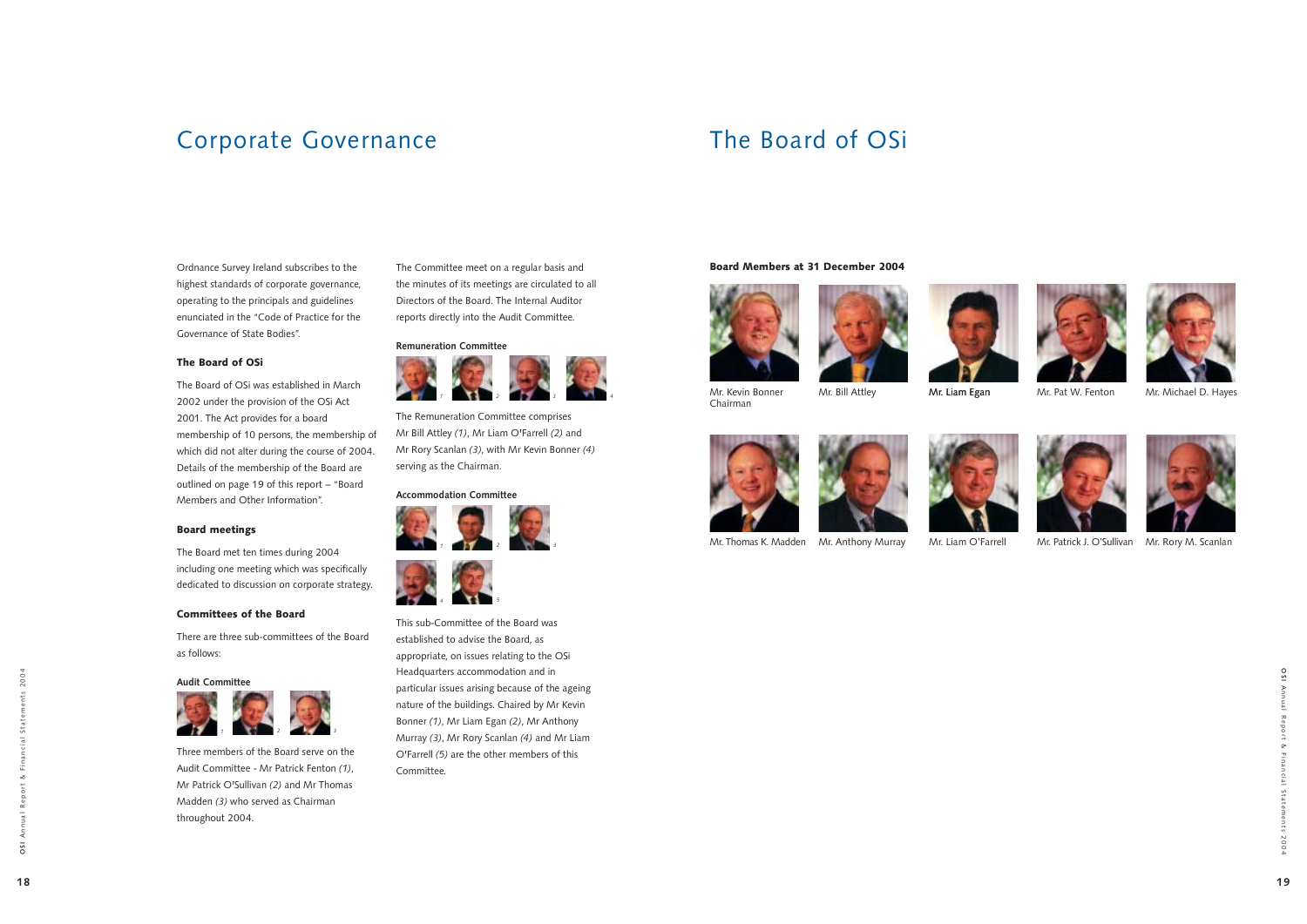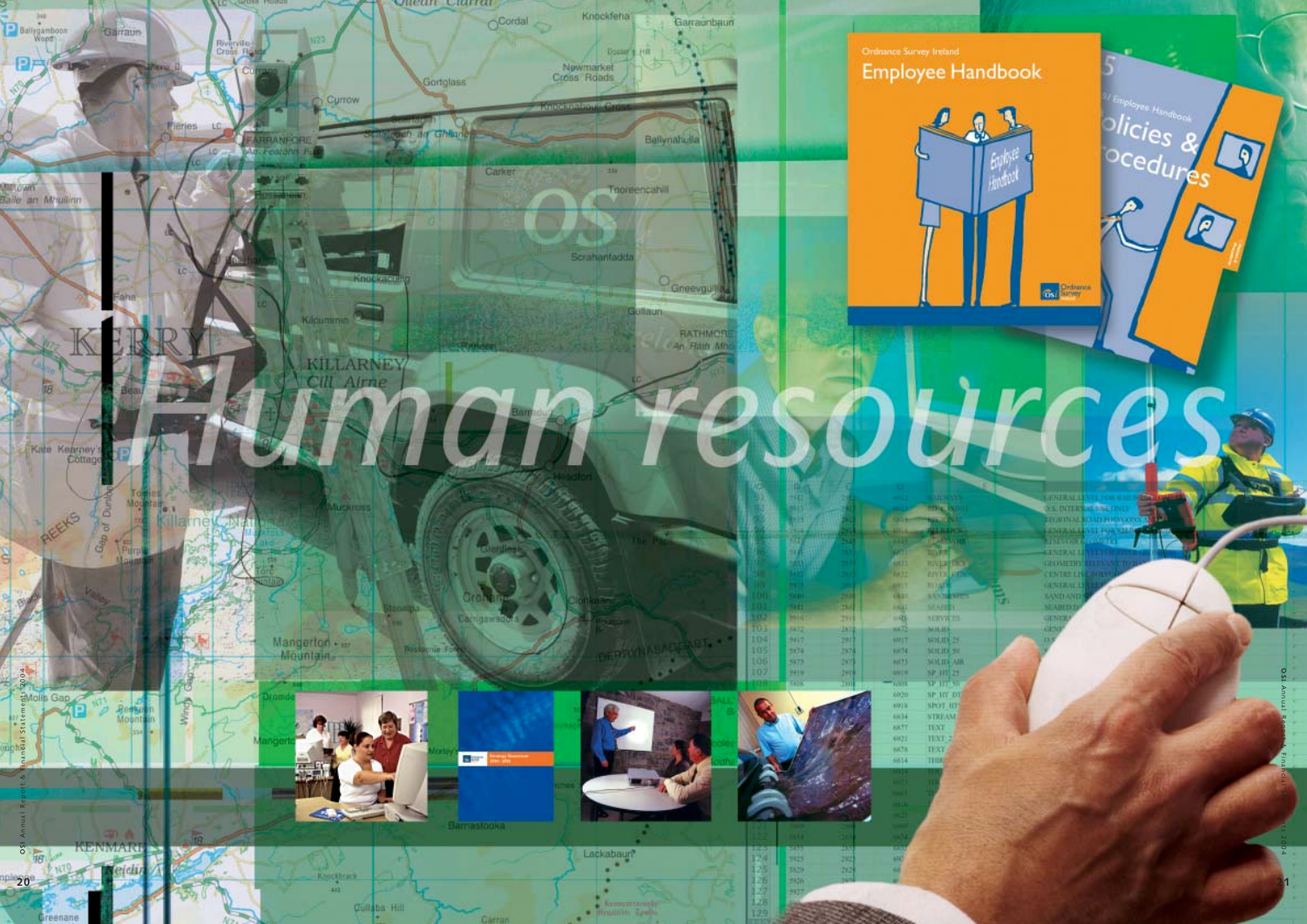Ordnance Survey Ireland Financial Statements Year ended 31 December 2004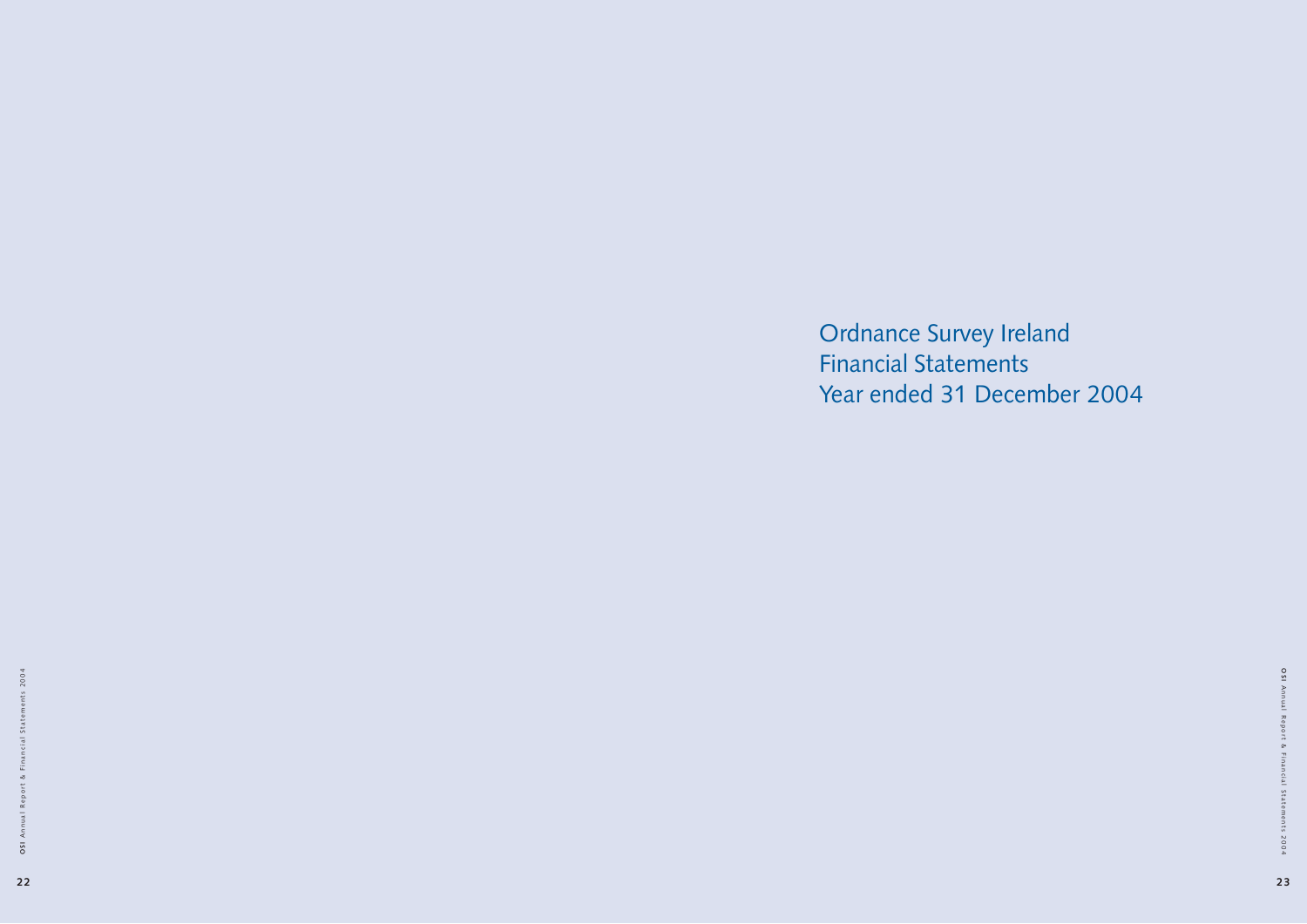and Other Information 26 Board Members' Responsibilities 27 Internal Financial Control 28 and Auditor General 29 Accounting Policies 30 Income and Expenditure Account 32 Balance Sheet 33 Cashflow Statement 34 Statements 35

## **Contents**

Board Members

Statement of

Statement of

Report of Comptroller

Notes to the Financial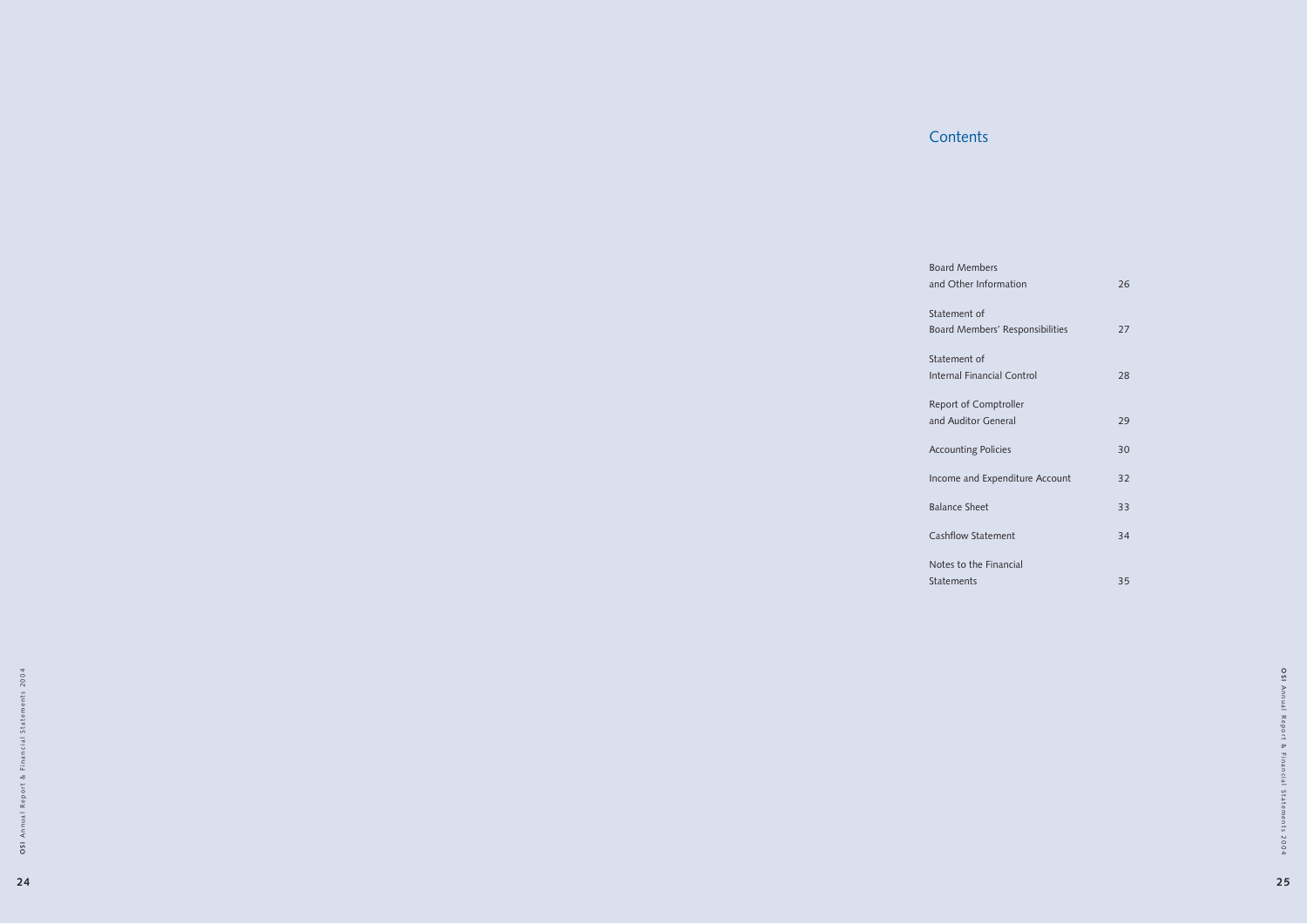#### Board Members at 31 December 2004

Mr. Kevin Bonner - Chairman Mr. Bill Attley Mr. Liam Egan Mr. Pat W. Fenton Mr. Michael D. Hayes Mr. Thomas K. Madden Mr. Anthony Murray Mr. Liam O'Farrell Mr. Patrick J. O'Sullivan Mr. Rory M. Scanlan

#### Auditor

Comptroller and Auditor General Treasury Block Dublin Castle Dublin 2

#### Solicitor

McCann Fitzgerald Solicitors 2 Harbourmaster Place International Financial Services Centre Dublin 1

#### Bankers

AIB Bank West End Retail Park Blanchardstown Dublin 15

Bank of Ireland Main Street Blanchardstown Dublin 15

Anglo Irish Bank 18-21 St. Stephens Green Dublin 2

Bank of Scotland (Ireland) 72-74 Harcourt Street Dublin 2

- select suitable accounting policies and then apply them consistently
- make judgements and estimates that are reasonable and prudent
- disclose and explain any material departures from applicable accounting standards, and
- prepare the financial statements on the going concern basis unless it is inappropriate to presume that Ordnance Survey Ireland will continue in existence.

# Board Members and Other Information

#### Year Ended 31st December 2004.

The Board is required by the Ordnance Survey Ireland Act, 2001 to prepare financial statements for each financial year which give a true and fair view of the state of affairs of Ordnance Survey Ireland and of its income and expenditure for that period.

In preparing those statements, the Board is required to

The Board is responsible for keeping proper accounting records which disclose with reasonable accuracy at any time the financial position of Ordnance Survey Ireland and to enable the Board to ensure that the financial statements comply with the Act and with the accounting standards laid down by the Minister for Finance. The Board is also responsible for safeguarding the assets of Ordnance Survey Ireland and hence for taking reasonable steps for the prevention and the detection of fraud and other irregularities. The books of accounts of the Board are held in Ordnance Survey Ireland headquarters in

Phoenix Park, Dublin 8.

On behalf of the Board:



**Kevin Bonner** *Chairman*

# Statement of Board Members' Responsibilities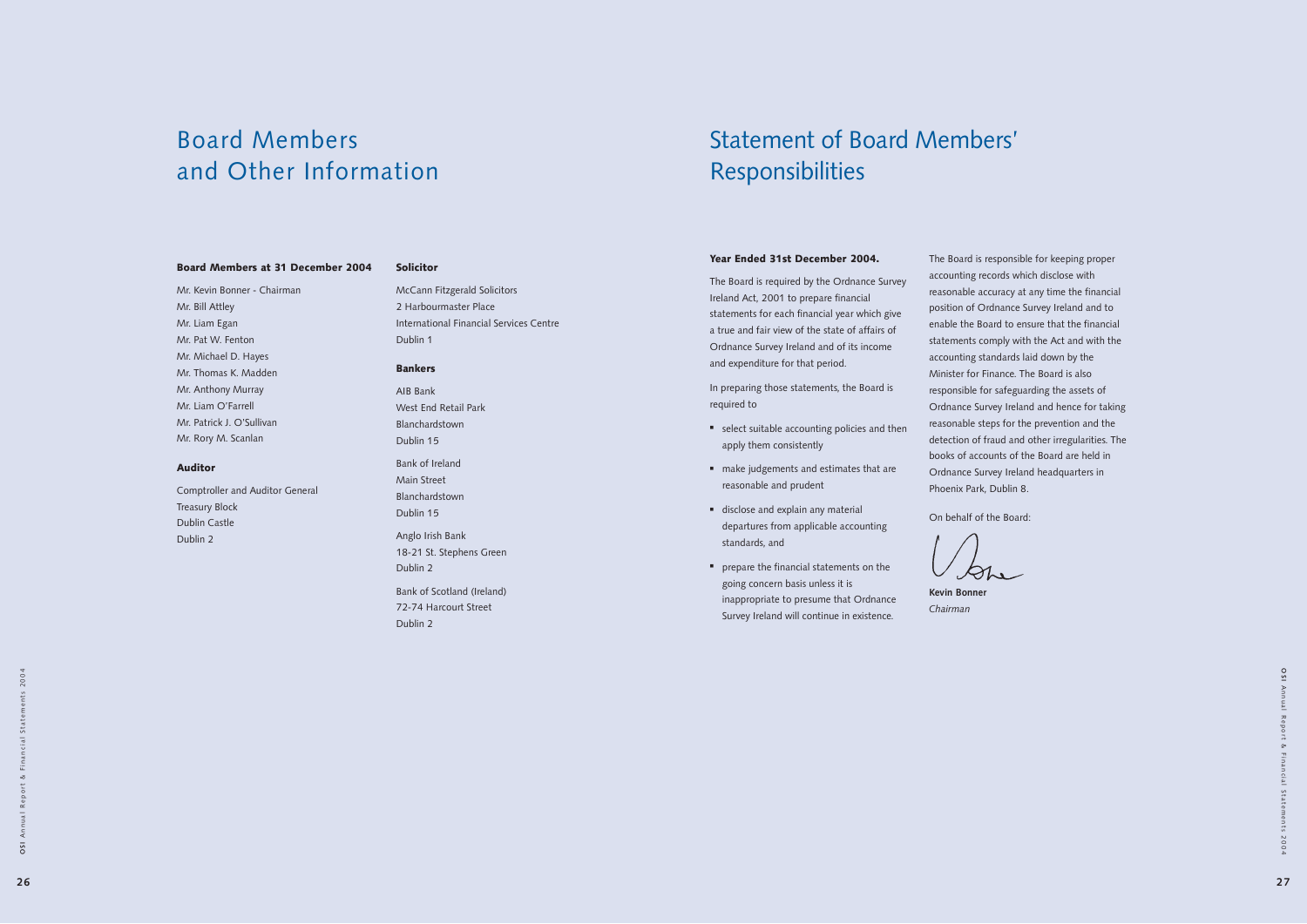# Report of Comptroller and Auditor General

**OSI** Annual Report & Financial Statements 2004

 $\overline{0}$ 

## Statement of Internal Financial Control

On behalf of the Board of the Ordnance Survey Ireland, I acknowledge our responsibility for ensuring that an effective system of internal financial control is maintained and operated.

The system can only provide reasonable and not absolute assurance that assets are safeguarded, transactions authorised and properly recorded, and that material errors or irregularities are either prevented or would be detected in a timely period.

The board has taken steps to ensure an appropriate control environment is in place by:

- **I** Identifying the nature, extent and financial implication of risks facing the body including the extent and categories which it regards as acceptable;
- **Assessing the likelihood of identified risks** occurring;
- **Working closely with Government and various** Agencies to ensure that there is a clear understanding of the goals of OSi and support for the strategies to achieve those goals.
- clearly defining management responsibilities and powers
- establishing formal procedures for monitoring the activities and safeguarding the assets of the organisation
- developing a culture of accountability across all levels of the organisation.

The Board has established processes to identify and evaluate business risks by

The system of internal financial control is based on a framework of regular management information, administration procedures including segregation of duties, and a system of delegation and accountability. In particular, it includes:

- a comprehensive budgeting system with an annual budget which is reviewed and agreed by the Board
- **•** regular reviews by the Board of periodic and annual financial reports which indicate financial performance against forecasts
- setting targets to measure financial and other performance
- **formal project-management disciplines.**

The internal audit function operates in accordance with the Framework Code of Best Practice set out in the Code of Practice on the Governance of State Bodies. The work of internal audit is informed by analysis of the risk to which OSi is exposed and annual internal audit plans are based on this analysis. The analysis of risk and the internal audit plans are endorsed by the Audit Committee. The Board's monitoring and review of the effectiveness of the system of internal financial control is informed by the work of the Internal Auditor, the Audit Committee which oversees the work of the Internal Auditor, the executive managers within OSi who have responsibility for the development and maintenance of the financial control framework, and comments made by the Comptroller and Auditor General in his management letter.

I confirm that the Board carried out a review in December 2004 of the effectiveness of the system of internal controls in operation during 2004.

Signed on behalf of the Board.

**Kevin Bonner** *Chairman*

I have audited the financial statements on pages 32 to 42 under Section 26 of the Ordnance Survey Ireland Act, 2001.

**Respective Responsibilities of the Members of the Board and the Comptroller and Auditor General**

The accounting responsibilities of the Members of the Board are set out on page 27. It is my responsibility, based on my audit, to form an independent opinion on the financial statements presented to me and to report on them.

I review whether the statement on the system of internal financial control on page 28 reflects Ordnance Survey Ireland's compliance with applicable guidance on corporate governance and report any material instance where it does not do so, or if the statement is misleading or inconsistent with other information of which I am aware from my audit of the financial statements.

#### **Basis of Audit Opinion**

In the exercise of my function as Comptroller and Auditor General, I conducted my audit of the financial statements in accordance with auditing standards issued by the Auditing Practices Board and by reference to the special considerations which attach to State bodies in relation to their management and operation.

An audit includes examination, on a test basis, of evidence relevant to the amounts and disclosures in the financial statements. It also includes an assessment of the significant estimates and judgements made in the preparation of the financial statements, and of whether the accounting policies are

appropriate to the Ordnance Survey Ireland's circumstances, consistently applied and adequately disclosed.

I planned and performed my audit so as to obtain all the information and explanations that I considered necessary to provide me with sufficient evidence to give reasonable assurance that the financial statements are free from material misstatement whether caused by fraud or other irregularity or error. In forming my opinion I also evaluated the overall adequacy of the presentation of information in the financial statements.

## **Emphasis of Matter**

Without qualifying my opinion, I draw attention to the Accounting Policy 6 on page 31 in relation to the ownership of, and the treatment of costs incurred on, the National Topographic Database.

#### **Opinion**

In my opinion, proper books of accounts have been kept by Ordnance Survey Ireland and the financial statements, which are in agreement with them, give a true and fair view of the state of affairs of Ordnance Survey Ireland at 31 December 2004 and of its income and expenditure and cash flow for the year then ended.

| N |  |
|---|--|
|   |  |

**John Purcell** 17 June 2005

Comptroller and Auditor General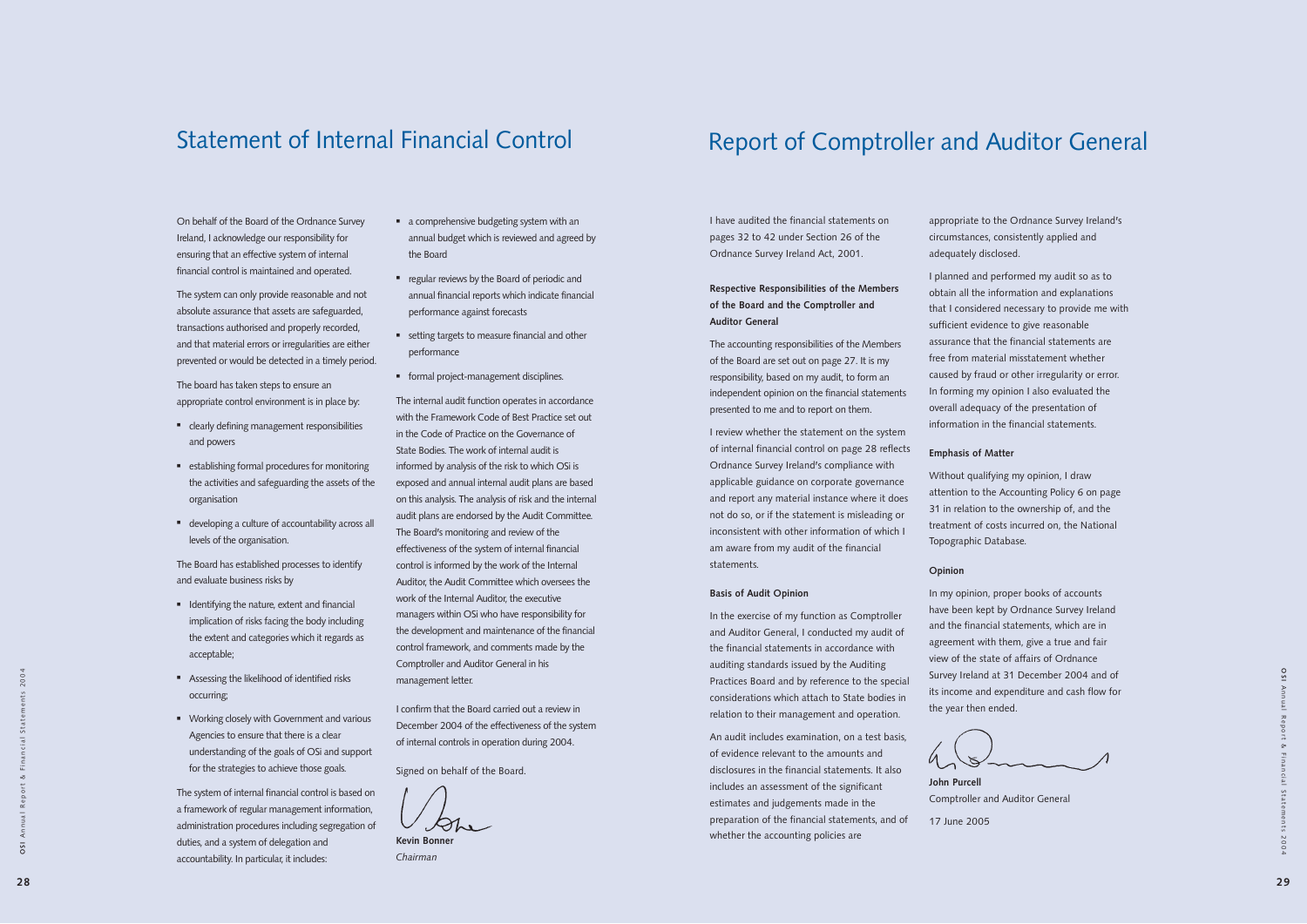## Accounting Policies

 $2004$ 

#### **1. General**

Ordnance Survey Ireland (OSi) was established by Statutory Instrument No. 73 of 2002, on 4th March 2002 under the Ordnance Survey Ireland Act, 2001.

#### **2. Basis for Accounting**

The financial statements have been prepared on an accruals basis, except as stated below, under the historical cost convention and in accordance with generally accepted accounting practice. Financial reporting standards recommended by the recognised accounting bodies are adopted as they become applicable.

#### **3. Opening Balances**

On Establishment day, 4th March 2002, the assets and liabilities of the Ordnance Survey were transferred to OSi on the basis of their values at that date and an amount equivalent to the net assets was credited to Reserves.

#### **4. Income recognition**

OSi receives an Oireachtas Grant from the Department of Finance. This amount is shown in the Income and Expenditure Account in the period in which it is received. A Service Contract for the services to be provided in exchange for the Oireachtas Grant is under negotiation with the Minister for Finance.

Digital customers may be supplied by licensing of access to ordnance survey data. Revenue from the sale of licences is earned evenly over the life of the licence and revenue attributable to the unexpired

portion of the licence at the balance sheet date is shown as deferred revenue.

Digital customers may also be supplied with mapping data under annual contracts or for periods in excess of one year. Revenues under these contracts are recognised as obligations under the contracts are fulfilled. Costs in relation to these contracts are charged to the Income and Expenditure Account in the period in which the revenues are earned.

Other sales and revenues are recognised when the product has been despatched or the service provided.

#### **5. Superannuation**

On the establishment date existing staff transferred from the Ordnance Survey to OSi. Such staff retain under statute their existing superannuation entitlements. A new superannuation scheme which will include all staff has been submitted for the approval of the Minister, in accordance with Section 17 of the Ordnance Survey Act 2001. The responsibility for the superannuation entitlements of the transferred staff rests with OSi. Pension payments will be met, as they arise, from total Osi revenues.

It is intended that the new scheme will be a defined benefit scheme. Pending the scheme's establishment it is being operated on an administrative basis.

For accounting periods commencing on or after 1 January 2005 Financial Reporting Standard 17 will require financial statements to reflect at fair value

the assets and liabilities arising from an employer's superannuation obligations and any related funding, and to recognise the costs of providing superannuation benefits in the accounting periods in which they are earned by employees. As a transitional measure, the Standard requires that the present value of scheme liabilities be disclosed

in the notes to the 2004 financial statements.

#### **6. The National Topographic Database**

The National Topographic Database is used to create and maintain digital mapping data. The database is of central importance to OSi's activities and income generation.

The National Topographic Database comprises two key elements - the database management system and the underlying topographical data (the database).

The database management system is accounted for as computer equipment under tangible fixed assets (see note 8 to the financial statements). The existing asset at 4th March 2002 was transferred into the opening balance sheet at cost less accumulated depreciation.

Although OSi enjoys continued access to and usage of topographical data, the intellectual property rights to the data are retained by the Government of Ireland. Accordingly, no value has been ascribed to topographic data in these financial statements.

OSi incurs expenditure on an ongoing basis maintaining and enhancing the topographic database. This comprises money spent on New

Mapping and Continuous Revision activities. Such expenditure is charged to the Income and Expenditure Account as incurred.

| tings  | 3 to 10 years |
|--------|---------------|
|        | 5 years       |
| ipment | 4 years       |

**7. Tangible fixed assets** 

Tangible fixed assets are stated at cost less accumulated depreciation.

Depreciation is calculated in order to write off the cost of tangible fixed assets other than land by equal annual instalments. The estimated useful lives by reference to which depreciation has been calculated are as follows:

Fixtures and fitt

Motor vehicles

Computer equ

**8. Stocks**

Stocks comprise printed maps and supplies and are stated at the lower of cost and net realisable

value.

## **9. Foreign currencies**

Transactions denominated in foreign currencies are translated into euro at the exchange rates ruling at the dates of the transactions. Monetary assets and liabilities denominated in foreign currencies are translated into euro at the exchange rates ruling at the balance sheet date and resulting gains and losses are included in the Income and Expenditure Account for the period.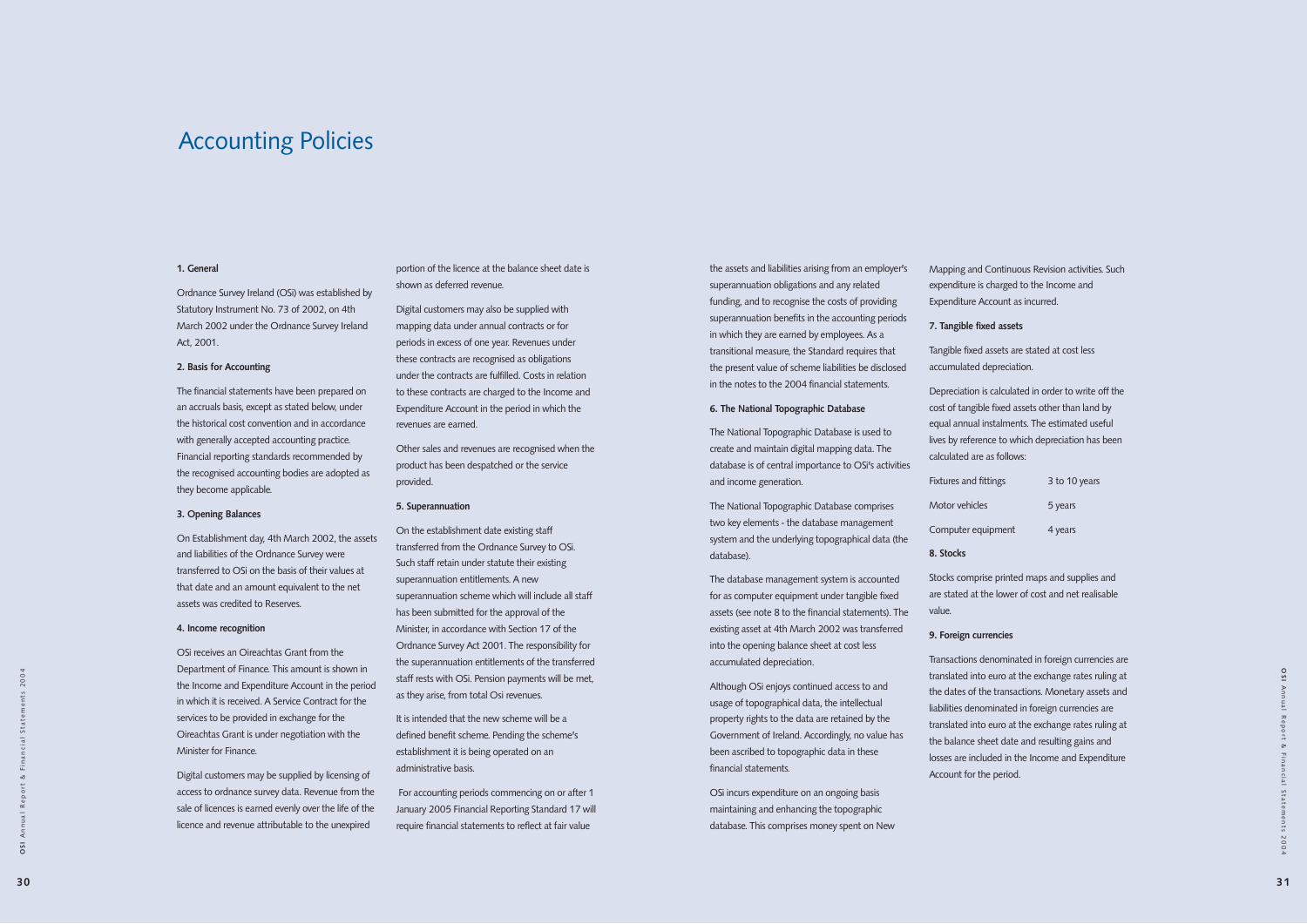|                                                 | <b>Notes</b>   | 2004<br>€ | 2003<br>€  |
|-------------------------------------------------|----------------|-----------|------------|
| <b>Fixed assets</b>                             |                |           |            |
| Tangible assets                                 | 8              | 4,788,647 | 4,251,649  |
| <b>Current assets</b>                           |                |           |            |
| <b>Stock</b>                                    | 9              | 286,351   | 259,023    |
| <b>Debtors</b>                                  | 10             | 7,475,299 | 3,812,572  |
| Deferred tax                                    | $\overline{7}$ | 981,660   | 342,850    |
| Cash at bank and in hand                        |                | 35,580    | 10,633,020 |
|                                                 |                | 8,778,890 | 15,047,465 |
| Creditors - amounts falling due within one year | 11             | 4,459,668 | 5,938,306  |
| Net current assets                              |                | 4,319,222 | 9,109,159  |
| Total assets less current liabilities           |                | 9,107,869 | 13,360,808 |
| Represented by:                                 |                |           |            |
| Transfer from Ordnance Survey on 4th March 2002 |                | 8,466,364 | 8,466,364  |
| Revenue reserves                                |                | 641,505   | 4,894,444  |
| Closing balance                                 |                | 9,107,869 | 13,360,808 |

The Accounting Policies on pages 30 and 31, and the notes on pages 35-42 form part of these accounts.

On behalf of the board

Richard Kinwan

**Kevin Bonner Richard Kirwan** *Chairman Chief Executive Officer*

**OSI** Annual Report & Financial Statements 2004  $\overline{a}$ State 2004

# Income and Expenditure Account Balance Sheet

|                                                    | <b>Notes</b>   | 2004<br>€     | 2003<br>€      |
|----------------------------------------------------|----------------|---------------|----------------|
| <b>Sales</b>                                       | 1              | 20,657,327    | 14,976,442     |
| Oireachtas Grant                                   |                | 2,000,000     | 8,975,500      |
| Other Operating Income                             | $\overline{4}$ | 107,926       | 198,649        |
|                                                    |                | 22,765,253    | 24,150,591     |
| Costs of Production and Sales                      | $\overline{2}$ | (19,686,596)  | (15, 403, 213) |
| Distribution and Administration Costs              | 5              | (7,995,647)   | (7, 321, 866)  |
| Surplus for period before taxation                 |                | (4,916,990)   | 1,425,512      |
| Tax on surplus/(Deficit)<br>on ordinary activities | $\overline{7}$ | 664,051       | 107,031        |
| Surplus/(Deficit) for period after taxation        |                | (4, 252, 939) | 1,532,543      |
| Balance at beginning of period                     |                | 4,894,444     | 3,361,901      |
| <b>Balance at 31st December</b>                    |                | 641,505       | 4,894,444      |

Sales and operating income arose solely from continuing operations. There were no recognised gains or losses other than those dealt with in the income and expenditure account.

The Accounting Policies on pages 30 and 31, and the notes on pages 35-42 form part of these financial statements.

On behalf of the board

Richard Kinwan

**Kevin Bonner Richard Kirwan** *Chairman Chief Executive Officer*

as at 31st December 2004

**32**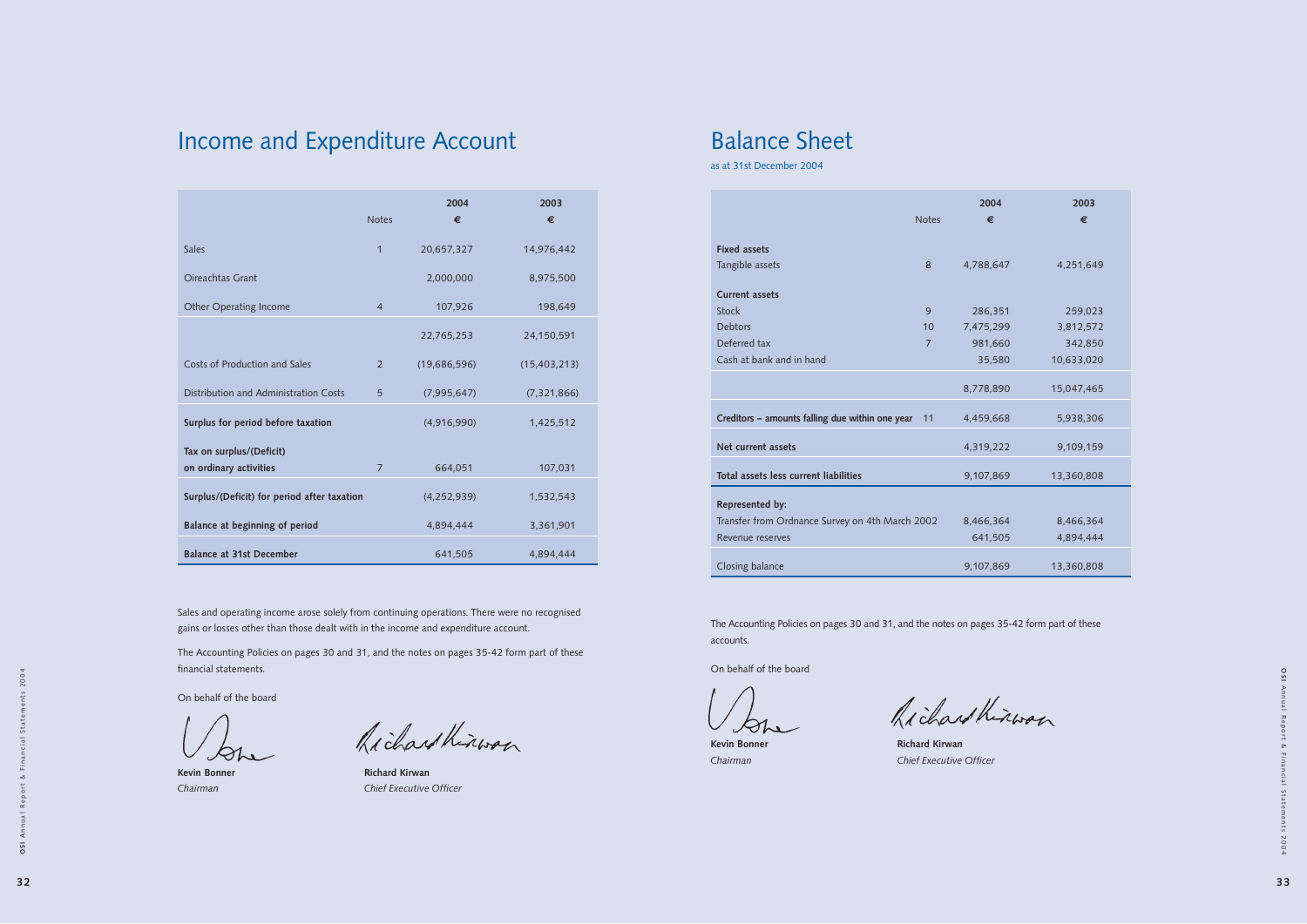| 1 Sales                                                  | 2004       | 2003       |
|----------------------------------------------------------|------------|------------|
|                                                          | €          | €          |
| Long term contracts - County Councils                    | 4,988,135  | 1,944,767  |
| Long term contracts - Utilities                          | 5,775,011  | 3,982,318  |
| Map Sales including annual licensing                     | 9,894,181  | 9,049,357  |
|                                                          | 20,657,327 | 14,976,442 |
| 2 Costs of Production and Sales                          | 2004       | 2003       |
|                                                          | €          | €          |
| Cost of production (New Mapping and Continuous Revision) |            |            |
| Salaries & Wages                                         | 8,675,481  | 7,646,094  |
| <b>IT Costs</b>                                          | 1,518,020  | 993,252    |
| Depreciation                                             | 2,385,755  | 2,044,723  |
| Outsourced mapping                                       | 5,314,798  | 2,467,812  |
| Flight and maintenance costs                             | 435,036    | 756,023    |
| Travel & Subsistence                                     | 569,861    | 376,641    |
| Vehicle Running Costs                                    | 175,087    | 177,465    |
| Contractor costs                                         | 26,402     | 65,253     |
| <b>Film Costs</b>                                        | 23,539     | 16,310     |
| <b>Incidental Expenses</b>                               | 18,062     | 23,196     |
| Stationery                                               | 38,046     | 35,824     |
| Field Equipment                                          | 32,301     | 7,922      |
| <b>Plotter Costs</b>                                     | 61,146     | 35,117     |
|                                                          | 19,273,534 | 14,645,632 |
| Cost of sales:                                           |            |            |
| Opening stock                                            | 182,897    | 201,549    |
| Outsourced printing costs                                | 437,299    | 738,929    |
| Closing stock as at 31 December                          | (207, 134) | (182, 897) |
| Total costs of production and sales                      | 19,686,596 | 15,403,213 |

| 1 Sales                                                  | 2004<br>€  | 2003<br>€  |
|----------------------------------------------------------|------------|------------|
|                                                          |            |            |
| Long term contracts - County Councils                    | 4,988,135  | 1,944,767  |
| Long term contracts - Utilities                          | 5,775,011  | 3,982,318  |
| Map Sales including annual licensing                     | 9,894,181  | 9,049,357  |
|                                                          | 20,657,327 | 14,976,442 |
| 2 Costs of Production and Sales                          | 2004       | 2003       |
|                                                          | €          | €          |
| Cost of production (New Mapping and Continuous Revision) |            |            |
| Salaries & Wages                                         | 8,675,481  | 7,646,094  |
| <b>IT Costs</b>                                          | 1,518,020  | 993,252    |
| Depreciation                                             | 2,385,755  | 2,044,723  |
| Outsourced mapping                                       | 5,314,798  | 2,467,812  |
| Flight and maintenance costs                             | 435,036    | 756,023    |
| Travel & Subsistence                                     | 569,861    | 376,641    |
| Vehicle Running Costs                                    | 175,087    | 177,465    |
| Contractor costs                                         | 26,402     | 65,253     |
| <b>Film Costs</b>                                        | 23,539     | 16,310     |
| <b>Incidental Expenses</b>                               | 18,062     | 23,196     |
| Stationery                                               | 38,046     | 35,824     |
| Field Equipment                                          | 32,301     | 7,922      |
| <b>Plotter Costs</b>                                     | 61,146     | 35,117     |
|                                                          | 19,273,534 | 14,645,632 |
| Cost of sales:                                           |            |            |
| Opening stock                                            | 182,897    | 201,549    |
| Outsourced printing costs                                | 437,299    | 738,929    |
| Closing stock as at 31 December                          | (207, 134) | (182, 897) |
| Total costs of production and sales                      | 19,686,596 | 15,403,213 |

|                                                                                  | 2004                 | 2003                    |  |
|----------------------------------------------------------------------------------|----------------------|-------------------------|--|
| <b>Notes</b>                                                                     | €                    | €                       |  |
| <b>RECONCILIATION OF THE NET</b>                                                 |                      |                         |  |
| <b>MOVEMENT FOR THE YEAR</b>                                                     |                      |                         |  |
| Surplus/(Deficit) for period after taxation                                      | (4, 252, 939)        | 1,532,543               |  |
| Depreciation                                                                     | 2,527,218            | 2,187,300               |  |
| Deposit Interest                                                                 | (85, 332)            | (187, 022)              |  |
| Increase in debtors and prepayments                                              | (4,301,537)          | (340, 832)              |  |
| Increase/(Decrease) in creditors                                                 | (1,478,638)          | 1,433,925               |  |
| (Increase)/Decrease in stocks                                                    | (27, 328)            | 22,273                  |  |
| Net cash inflow/(outflow) from operating activities                              | (7,618,556)          | 4,648,187               |  |
| <b>CASH FLOW STATEMENT</b>                                                       |                      |                         |  |
| Net cash inflow/(outflow) from operating activities                              | (7,618,556)          | 4,648,187               |  |
| Return on investments and servicing of finance                                   |                      |                         |  |
| Interest received                                                                | 85,332               | 187,022                 |  |
|                                                                                  |                      |                         |  |
| Net cash inflow (outflow) from return<br>on investments and servicing of finance | 85,332               | 187,022                 |  |
|                                                                                  |                      |                         |  |
| Capital expenditure                                                              |                      |                         |  |
| Receipts on sale of tangible fixed assets                                        |                      |                         |  |
| Purchase of tangible fixed assets<br>8                                           | 3,064,216            | 2,870,757               |  |
| Net cash outflow from capital expenditure                                        | (3,064,216)          | (2,870,757)             |  |
| Increase / (decrease) in cash                                                    | (10, 597, 440)       | 1,964,452               |  |
| Reconciliation of Net Cash Flow to Movement in Net Funds                         |                      |                         |  |
| Net increase/(decrease) in cash                                                  | (10, 597, 440)       | 1,964,452               |  |
|                                                                                  |                      |                         |  |
| Net funds at 1 January<br>Net funds at 31 December                               | 10,633,020<br>35,580 | 8,668,568<br>10,633,020 |  |
| Movement in net funds                                                            | (10, 597, 440)       | 1,964,452               |  |

The Accounting Policies on pages 30 and 31, and the notes on pages 35-42 form part of these financial statements.

# Cashflow Statement **Cashflow Statement Notes to the Financial Statements**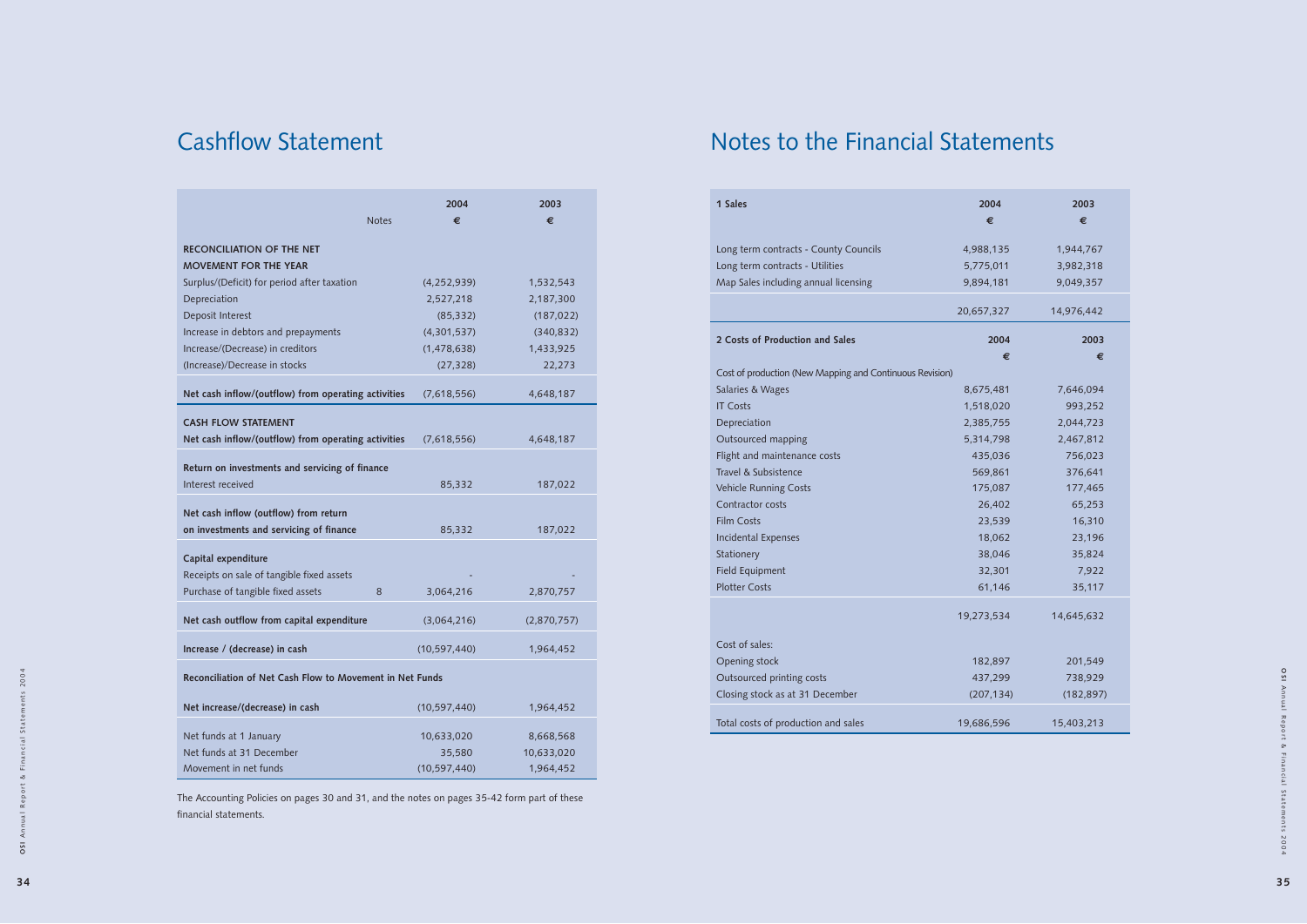| 5 Distribution and Administration Expenses    | 2004      | 2003      |
|-----------------------------------------------|-----------|-----------|
|                                               | €         | €         |
| Salaries & wages (including pension payments) | 5,095,124 | 4,658,807 |
| Travel & subsistence                          | 141,914   | 149,276   |
| Training & subscriptions                      | 245,752   | 244,058   |
| Marketing & promotions                        | 94,020    | 164,365   |
| Incidental expenses                           | 52,470    | 76,427    |
| <b>Bank charges</b>                           | 14,313    | 15,280    |
| Office premises expenses                      | 385,160   | 376,489   |
| General insurance                             | 198,992   | 158,891   |
| Light & heat                                  | 193,494   | 218,311   |
| Cleaning                                      | 95,088    | 95,471    |
| Postage & telephone                           | 598,750   | 460,488   |
| <b>Bad debts provision</b>                    |           | (200,000) |
| Depreciation                                  | 141,463   | 142,577   |
| Consultancy                                   | 322,555   | 497,562   |
| Contract photography                          | 76,386    | 23,680    |
| Legal & professional costs                    | 120,580   | 29,781    |
| Directors' fees                               | 67,296    | 67,296    |
| Outsourced payroll services                   | 100,428   | 78,635    |
| Audit fees                                    | 19,000    | 30,000    |
| Stationery & office equipment                 | 32,862    | 20,083    |
| <b>Bad debts</b>                              |           | 14,389    |
|                                               | 7,995,647 | 7,321,866 |
|                                               |           |           |

OSi occupies premises rent free in the Phoenix Park, Dublin which is provided by the Office of Public Works. In December 2003 the Minister for Finance announced that OSi Headquarters will be relocating to Dungarvan, Co. Waterford.

| 6 Staff costs and employee information                                    | 2004<br>€             | 2003<br>€             |
|---------------------------------------------------------------------------|-----------------------|-----------------------|
| Wages and salaries (including pension payments)<br>Social insurance costs | 13,190,490<br>580,115 | 11,831,349<br>473,552 |
|                                                                           | 13,770,605            | 12,304,901            |

The average number of persons employed during the period was 311.

#### **3 New Mapping and Continuous Revision Costs**

As described in paragraph 6 to the accounting policies, expenditure incurred on enhancing and maintaining the topographic database is charged to the Income and Expenditure Account in the period in which incurred. The amounts charged to the Income and Expenditure Account for the current period were as follows:

|                            | 2004       | 2003       |
|----------------------------|------------|------------|
|                            | €          | €          |
| New Mapping                | 9,750,215  | 6,540,172  |
| <b>Continuous Revision</b> | 9,523,319  | 8,105,460  |
|                            | 19,273,534 | 14,645,632 |

OSi estimates that the topographic database will be renewed through continuous revision over a five-year cycle.

| 4 Other Operating Income | 2004<br>€ | 2003<br>€ |
|--------------------------|-----------|-----------|
| Deposit Interest         | 85,332    | 187,022   |
| Other income             | 22,594    | 11,627    |
|                          | 107,926   | 198,649   |

## Notes to the Financial Statements continued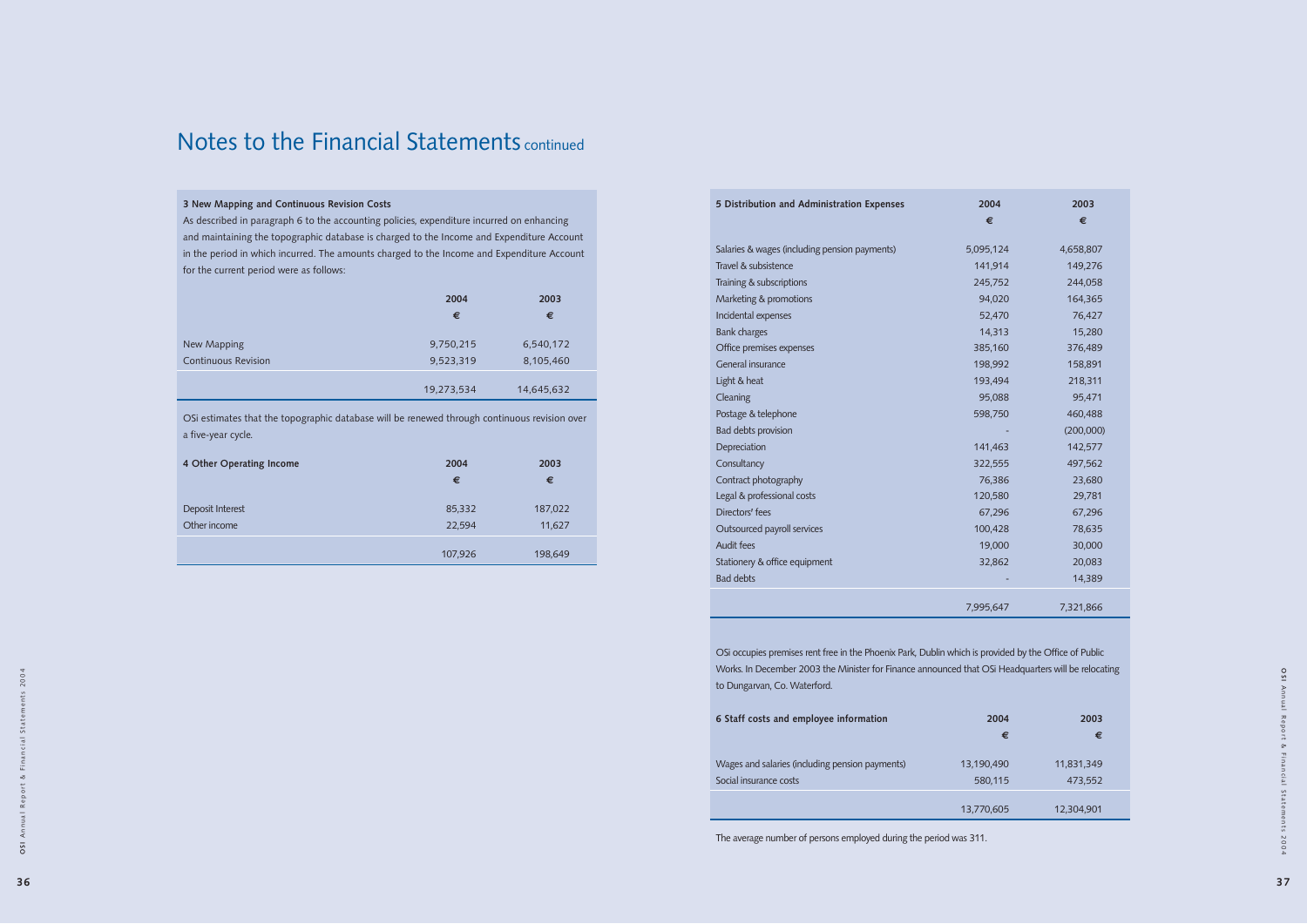| 7 Tax on surplus/(deficit) on ordinary activities | 2004<br>€  | 2003<br>€  |
|---------------------------------------------------|------------|------------|
| Current tax charge for the period                 |            |            |
| Overprovision in respect of previous years        | (25, 241)  |            |
| Deferred tax:                                     |            |            |
| Origination and reversal of timing differences    | (638, 810) | (107, 031) |
| Deferred tax charge/(credit) for the period       | (664,051)  | (107, 031) |

The current tax charge for the period is lower than the current charge that would result from applying the standard rate of Irish corporation tax to surplus on ordinary activities. The differences are explained below:

|                                                                                                                              | 2004<br>€         | 2003<br>€              |
|------------------------------------------------------------------------------------------------------------------------------|-------------------|------------------------|
| Surplus/(Deficit) on ordinary activities before tax                                                                          | (4,916,990)       | 1,425,512              |
| Surplus/(Deficit) on ordinary activities multiplied by the<br>average rate of Irish corporation tax for the period of 12.5%. | (614, 624)        | 178,189                |
| Effects of:<br>Disallowable expenses                                                                                         |                   |                        |
| Capital Grant Received                                                                                                       | (250,000)         | (25,000)<br>(358, 845) |
| Depreciation in excess of capital allowances                                                                                 | 188,419           | 162,558                |
| Passive income taxed at 25% corporation tax rate<br>Unutilised losses                                                        | 10,666<br>665,539 | 23,379<br>19,719       |
| Current tax charge for the period                                                                                            |                   |                        |

## Notes to the Financial Statements continued

| 8 Tangible assets                        | <b>Motor</b><br><b>Vehicles</b> | <b>Office</b><br>Computer<br>Equipment | <b>Fixtures &amp;</b><br><b>Fittings</b> | <b>Total</b>            |
|------------------------------------------|---------------------------------|----------------------------------------|------------------------------------------|-------------------------|
|                                          | €                               | €                                      | €                                        | €                       |
|                                          |                                 |                                        |                                          |                         |
| Cost or valuation                        |                                 |                                        |                                          |                         |
| At 1st January 2004<br><b>Additions</b>  | 769,372<br>69,903               | 25,392,033<br>2,987,401                | 917,552<br>6,912                         | 27,078,957<br>3,064,216 |
| <b>Disposals</b>                         |                                 |                                        |                                          |                         |
|                                          |                                 |                                        |                                          |                         |
| At 31st December 2004                    | 839,275                         | 28,379,434                             | 924,464                                  | 30,143,173              |
| <b>Accumulated depreciation</b>          |                                 |                                        |                                          |                         |
| At 1st January 2004                      | 562,913                         | 21,601,821                             | 662,574                                  | 22,827,308              |
| Charge for the period                    | 84,787                          | 2,385,755                              | 56,676                                   | 2,527,218               |
| <b>Disposals</b>                         |                                 |                                        |                                          |                         |
|                                          |                                 |                                        |                                          |                         |
| At 31st December 2004                    | 647,700                         | 23,987,576                             | 719,250                                  | 25,354,526              |
|                                          |                                 |                                        |                                          |                         |
| Net book amount<br>At 31st December 2004 |                                 |                                        |                                          |                         |
|                                          | 191,575                         | 4,391,858                              | 205,214                                  | 4,788,647               |
| At 31st December 2003                    | 206,459                         | 3,790,212                              | 254,978                                  | 4,251,649               |
|                                          |                                 |                                        |                                          |                         |
| 9 Stocks                                 |                                 |                                        | 31st December<br>2004                    | 31st December<br>2003   |
|                                          |                                 |                                        | €                                        | €                       |
| Consumables<br>Map stocks                |                                 |                                        | 79,217<br>207,134                        | 76,126<br>182,897       |
|                                          |                                 |                                        |                                          |                         |
|                                          |                                 |                                        | 286,351                                  | 259,023                 |
|                                          |                                 |                                        |                                          |                         |
| 10 Debtors                               |                                 |                                        | 31st December                            | 31st December           |
|                                          |                                 |                                        | 2004                                     | 2003                    |
|                                          |                                 |                                        | €                                        | €                       |
| Amounts falling due within one year:     |                                 |                                        |                                          |                         |
| Trade debtors                            |                                 |                                        | 1,678,234                                | 1,582,287               |
| <b>VAT</b>                               |                                 |                                        |                                          | 235,004                 |
| Other debtors                            |                                 |                                        | 12,887                                   | 3,462                   |
| Prepayments                              |                                 |                                        | 48,985                                   | 512,075                 |
| Corporation tax recoverable              |                                 |                                        | 25,241                                   |                         |
| Amounts recoverable on contracts         |                                 |                                        | 5,709.952                                | 1,479,744               |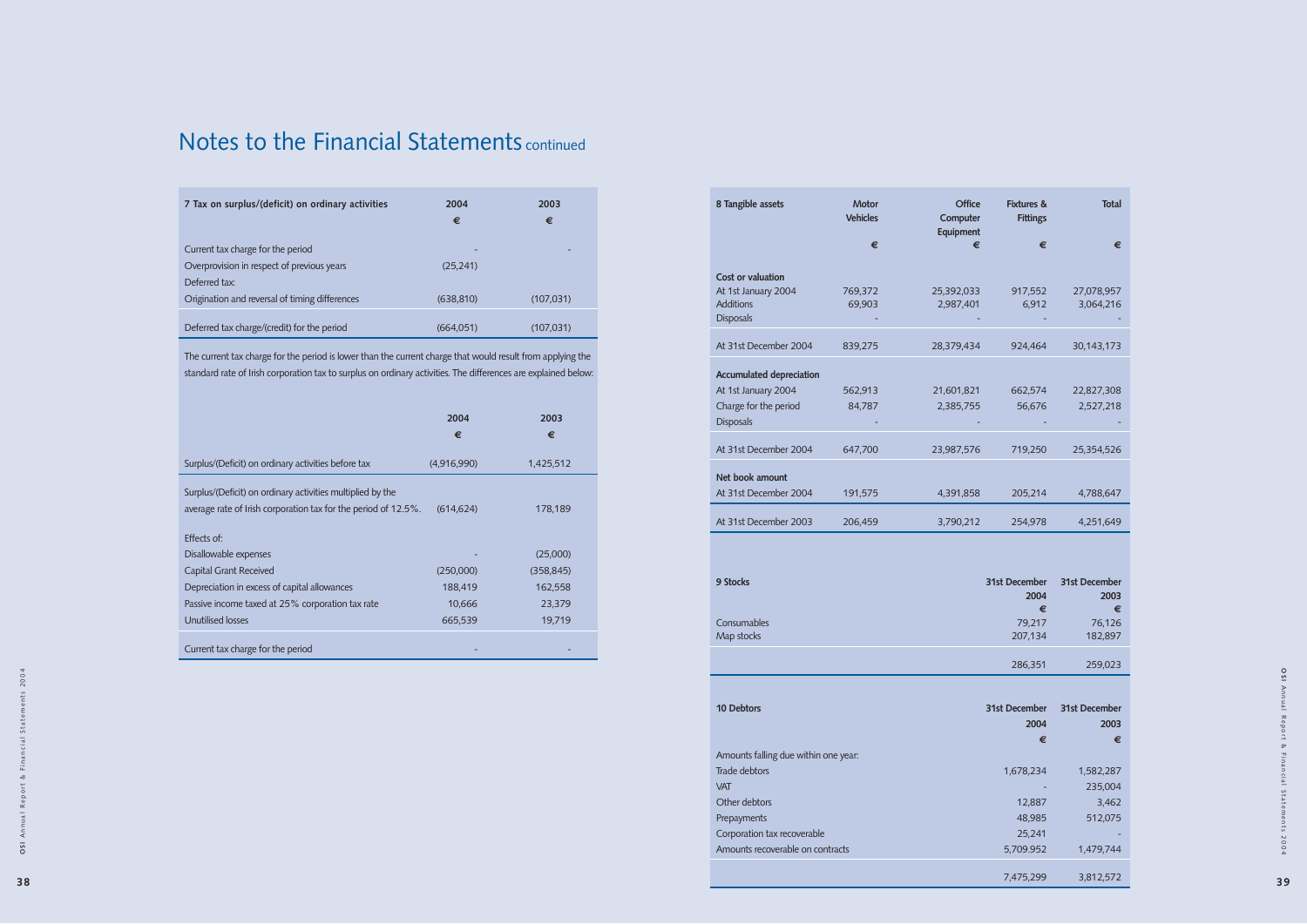| 11 Creditors - amounts falling due within one year | 31st December<br>2004<br>€ | 31st December<br>2003<br>€ |
|----------------------------------------------------|----------------------------|----------------------------|
|                                                    |                            |                            |
| Trade creditors                                    | 352,198                    | 466,368                    |
| Amounts owed to Minister of Finance                |                            | 168,243                    |
| Corporation tax                                    |                            | 710,503                    |
| <b>VAT</b>                                         | 302,641                    |                            |
| Income Tax deducted under PAYE                     | 179,287                    | 154,823                    |
| Pay Related Social Insurance                       | 76,461                     | 67,598                     |
| Other creditors                                    | 135,475                    | 161,991                    |
| <b>Accruals</b>                                    | 2,055,452                  | 2,698,158                  |
| Payments in advance on long-term contracts         | 1,358,154                  | 1,510,622                  |
|                                                    | 4,459,668                  | 5,938,306                  |
| 12 Reconciliation of movements in reserves         | 31st December              | 31st December              |
|                                                    | 2004                       | 2003                       |
|                                                    | €                          | €                          |
| Opening revenue reserves                           | 4,894,444                  | 3,361,901                  |
| Surplus/(Deficit) for the year after taxation      | (4, 252, 939)              | 1,532,543                  |
| Revenue reserves at 31st December                  | 641,505                    | 4,894,444                  |

#### **13 Future capital expenditure not provided for**

OSi has not contracted for any future capital expenditure.

#### **14 Superannuation**

OSi operates a Staff Superannuation scheme and a Spouses' and Children's Contributory Pension Scheme. These schemes are defined benefit superannuation schemes. Superannuation entitlements arising under the scheme are paid out of OSi current income and are charged to Income and Expenditure account, net of employee superannuation contributions, in the year in which they become payable. No separate fund is maintained and no assets are held, to finance the payment of pensions and gratuities. No provision is made in the financial statements in respect of any liability accruing in regard to future benefits.

## **Superannuation Costs**

The charge for superannuation in the Financial Statements is made up as follows:

|                                                                                  | 2004<br>€          | 2003<br>€          |
|----------------------------------------------------------------------------------|--------------------|--------------------|
| Pensions and gratuities paid<br>Payments under Voluntary Early Retirement Scheme | 506,867<br>۰       | 496,846            |
| <b>Less Staff Contributions</b>                                                  | 506,867<br>270,019 | 496,846<br>221,782 |
|                                                                                  | 236,848            | 275,064            |

# Notes to the Financial Statements continued

| <b>Superannuation Benefits</b>                                                                          |                     |                     |
|---------------------------------------------------------------------------------------------------------|---------------------|---------------------|
| For the purpose of reporting in accordance with Financial Reporting Standard 17, Retirement Benefits    |                     |                     |
| (transitional arrangements), OSi has been advised by a qualified actuary. A valuation has been prepared |                     |                     |
| by the actuary in order to assess the liabilities of the superannuation scheme at 31 December 2004.     |                     |                     |
|                                                                                                         |                     |                     |
| The major financial assumptions used to calculate liabilities under FRS 17 are as follows:              |                     | 2003                |
|                                                                                                         | 2004                |                     |
| Inflation rate increase                                                                                 | % per annum<br>2.00 | % per annum<br>2.00 |
| Salary rate increase                                                                                    | 4.00                | 4.00                |
| Pension rate increase                                                                                   | 4.00                | 4.00                |
| Scheme liabilities discount rate                                                                        | 5.50                | 6.00                |
|                                                                                                         |                     |                     |
| On the basis of these and other assumptions and applying the projected unit method prescribed in FRS    |                     |                     |
| 17, the total accrued pension liability is calculated to be €82.9m at 31st December 2004.               |                     |                     |
|                                                                                                         |                     |                     |
| If the requirements of FRS 17 were fully adopted in 2004 the following would have been reflected in     |                     |                     |
| the financial statements:                                                                               |                     |                     |
| Analysis of the amount that would have been charged to operating surplus under FRS 17                   |                     |                     |
| Current service cost:                                                                                   | (E2, 200, 000)      |                     |
| Past service cost:                                                                                      |                     |                     |
| Total operating charge:                                                                                 | (€2,200,000)        |                     |
|                                                                                                         |                     |                     |
| Analysis of the amount that would have been credited to other finance income                            |                     |                     |
|                                                                                                         |                     |                     |
| Interest on pension scheme liabilities:                                                                 | (E3,500,000)        |                     |
| Analysis of the amount that would have been recognised in the statement of total                        |                     |                     |
| recognised gains and losses (STRGL)                                                                     |                     |                     |
|                                                                                                         |                     |                     |
| Experience gains and losses arising on the scheme liabilities:                                          |                     | (E8, 100, 000)      |
| Changes in assumptions underlying the present value of scheme liabilities:                              |                     | (€10.400.000)       |
|                                                                                                         |                     |                     |
| Actuarial gain/(loss) which would be recognised in STRGL:                                               |                     | (E18,500,000)       |
|                                                                                                         |                     |                     |
| Movement in deficit during the year                                                                     |                     |                     |
| Deficit at beginning of year:                                                                           | (€58,700,000)       |                     |
| Current service cost:                                                                                   | (E2, 200, 000)      |                     |
| Interest on scheme liabilities :                                                                        | (E3,500,000)        |                     |
| Actuarial gain/(loss):                                                                                  | (E18,500,000)       |                     |
|                                                                                                         |                     |                     |
| Deficit in scheme at end of year                                                                        | (€82,900,000)       |                     |
|                                                                                                         |                     |                     |

As the OSI schemes are unfunded, there are no assets held in respect of scheme liabilities.